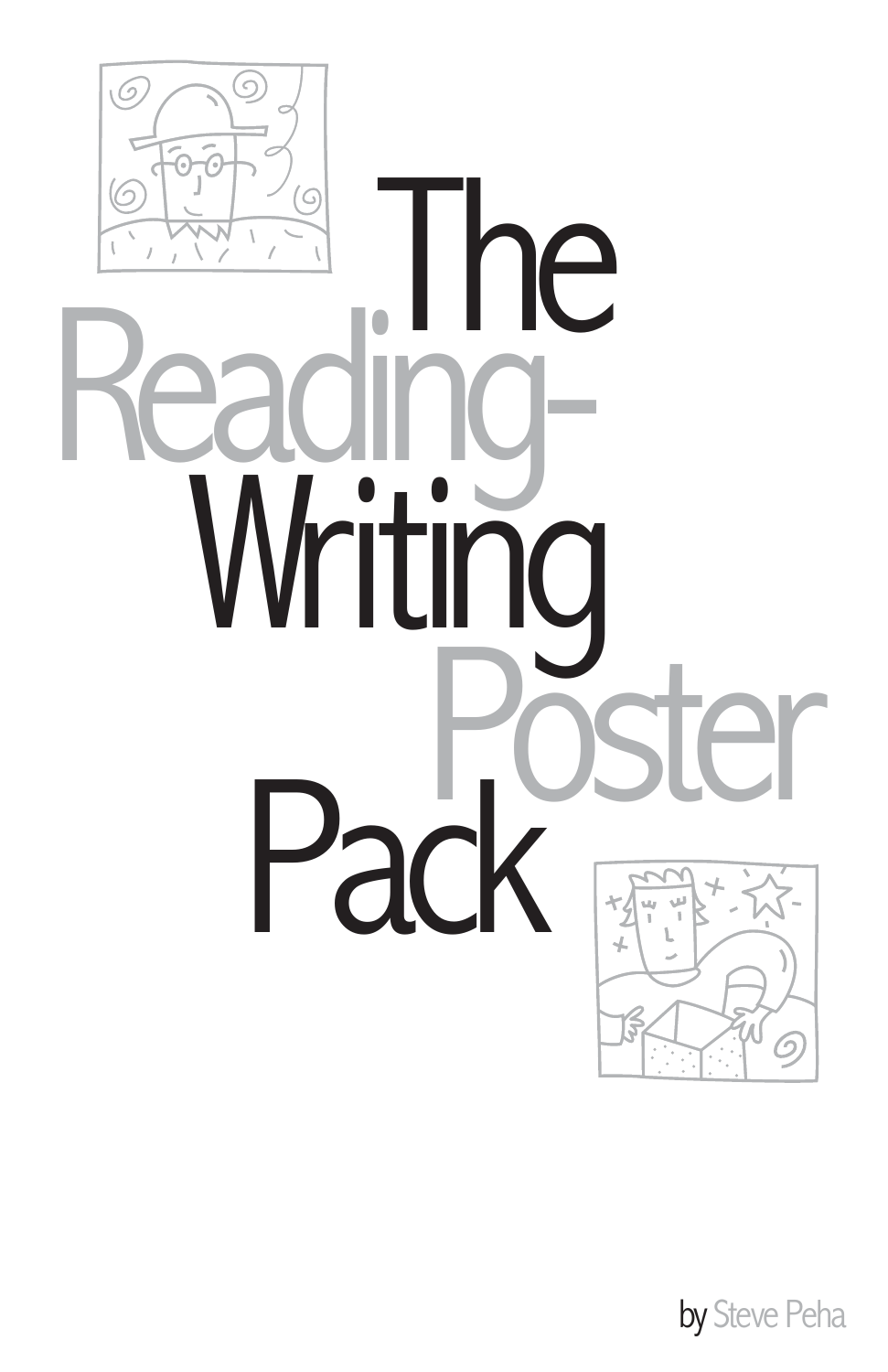### **Organization** that is logical and effective.  $\checkmark$





#### **Sentence Fluency** that is smooth and musical.  $\checkmark$

### **Word Choice** that is 9 specific and memorable. (x,

Verbs VModifiers VMemorable VAccurate VAppropriate



### **Conventions** that are 9 correct and communicative.  $\sqrt{P}$ unctuation  $\sqrt{C}$ apitalization  $\sqrt{P}$ aragraphing  $\sqrt{S}$ pelling  $\sqrt{G}$ rammar

© Copyright 1996-2003 by Steve Peha. For more posters like this one and other great teaching materials, please contact: Teaching That Makes Sense, Inc. . E-mail stevepeha@ttms.org . Web www.ttms.org

# **Good Writing** Has all of these traits…

## **V** Ideas that are interesting<br>and important.

### **Voice** that is individual 9 and appropriate.

9Main Idea 9Details 9"Showing" 9Purpose 9Surprises

9Beginnings 9Length 9Expression 9Effects 9Structure

9Leads 9Endings 9Sequencing 9Pacing 9Transitions

9Topic 9Feelings 9Individuality 9Personality 9Appropriateness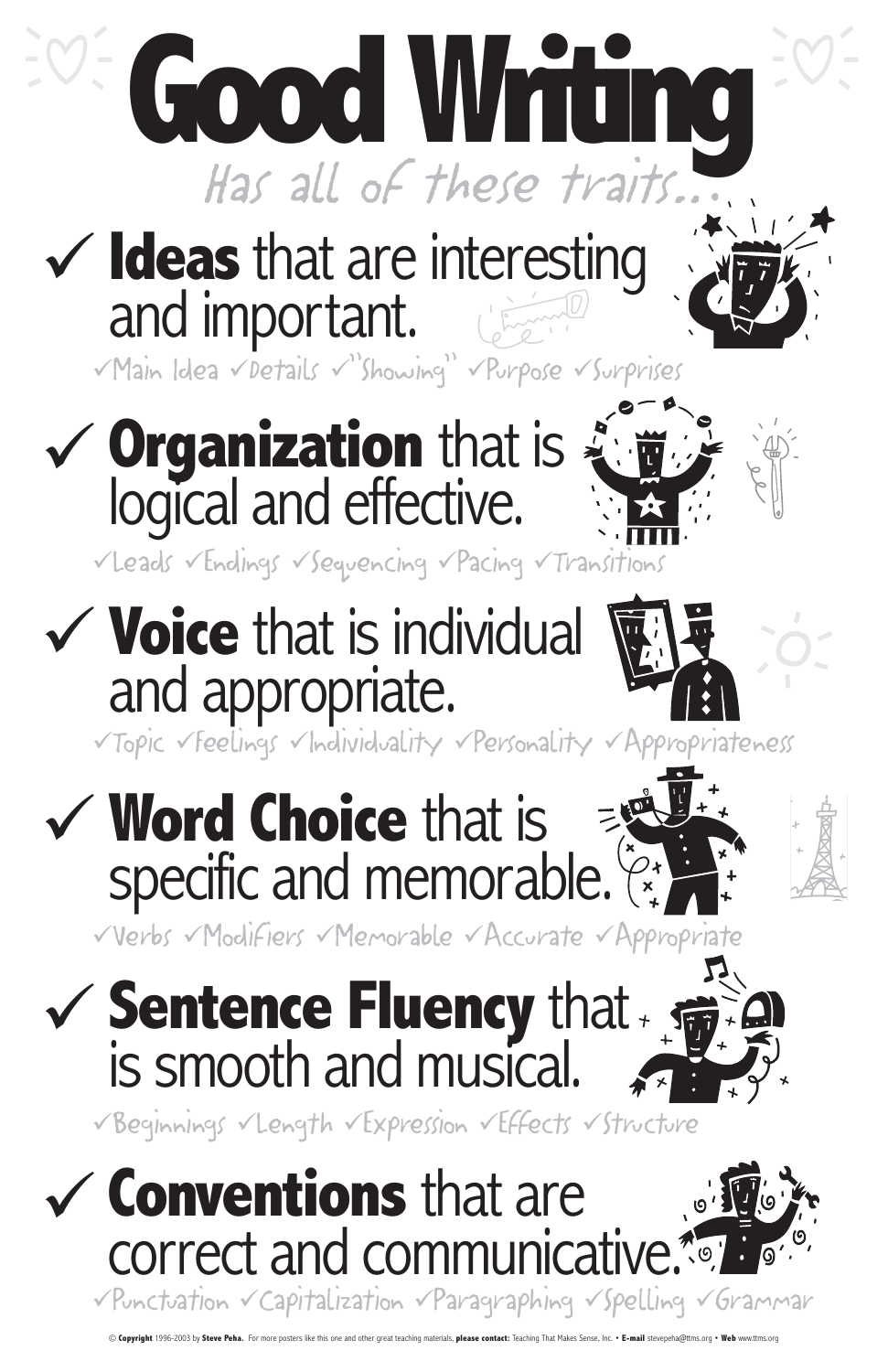



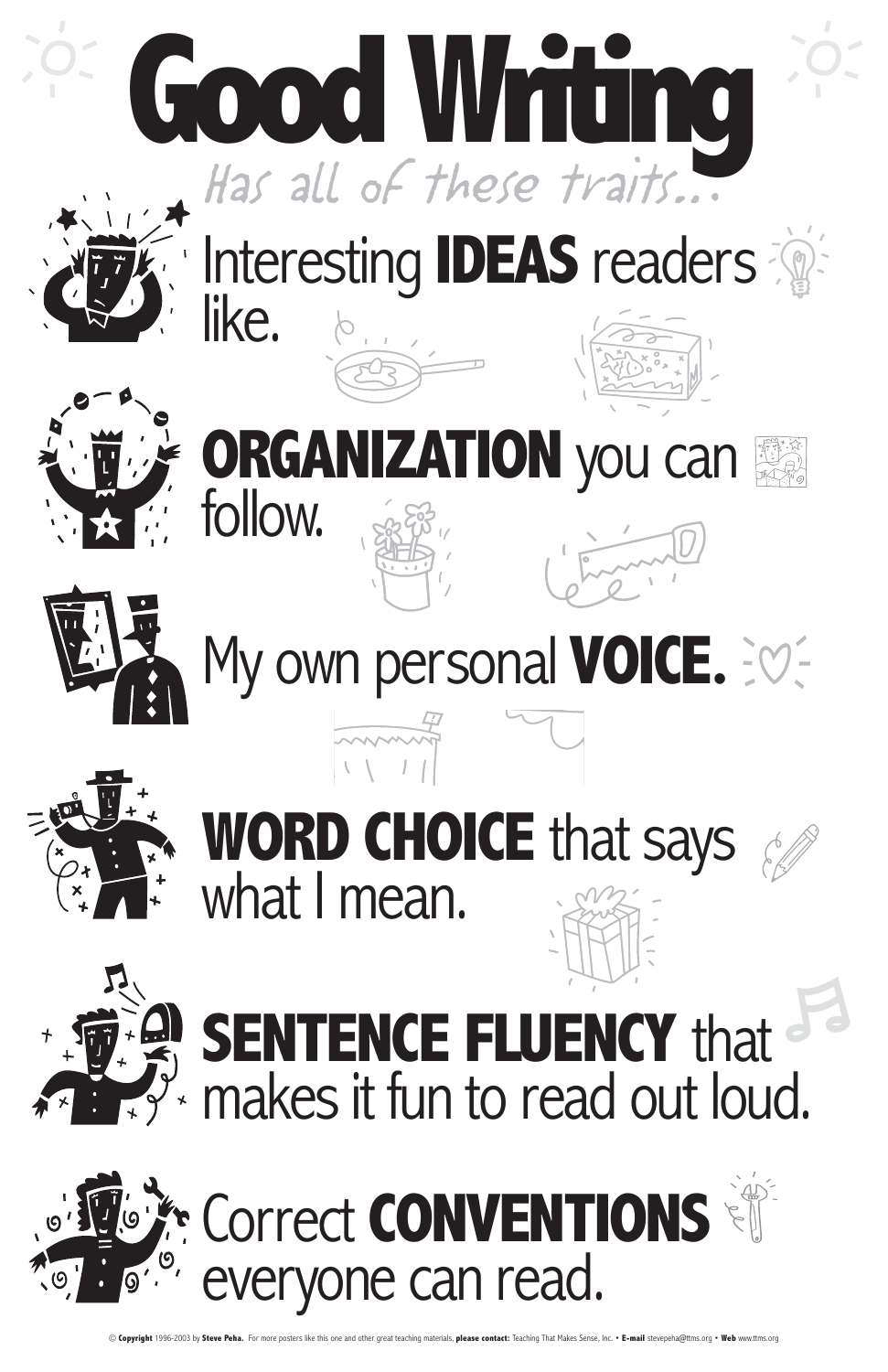

### An important **main idea.**



### A **clear** and meaningful



**purpose.**

### Interesting **details.**



Where does the author use "showing" details? How does the "showing" help to improve the audience's understanding?

What's the one most important thing the author wants the audience to know? Why is it important to the author? Why is it important to the audience?

Which details are the most interesting? How do they help the audience understand the main idea?

### **"Showing,"** not just telling.



#### Something **unusual** or **surprising** that **works.** the author want the audience to think and/ or do? What is surprising or unusual about the writing? How does this differ from other things you've read?

© Copyright 1996-2003 by Steve Peha. For more posters like this one and other great teaching materials, please contact: Teaching That Makes Sense, Inc. • E-mail stevepeha@ttms.org • Web www.ttms.org

Why did the writer write this? Why is this a good reason to write something? What does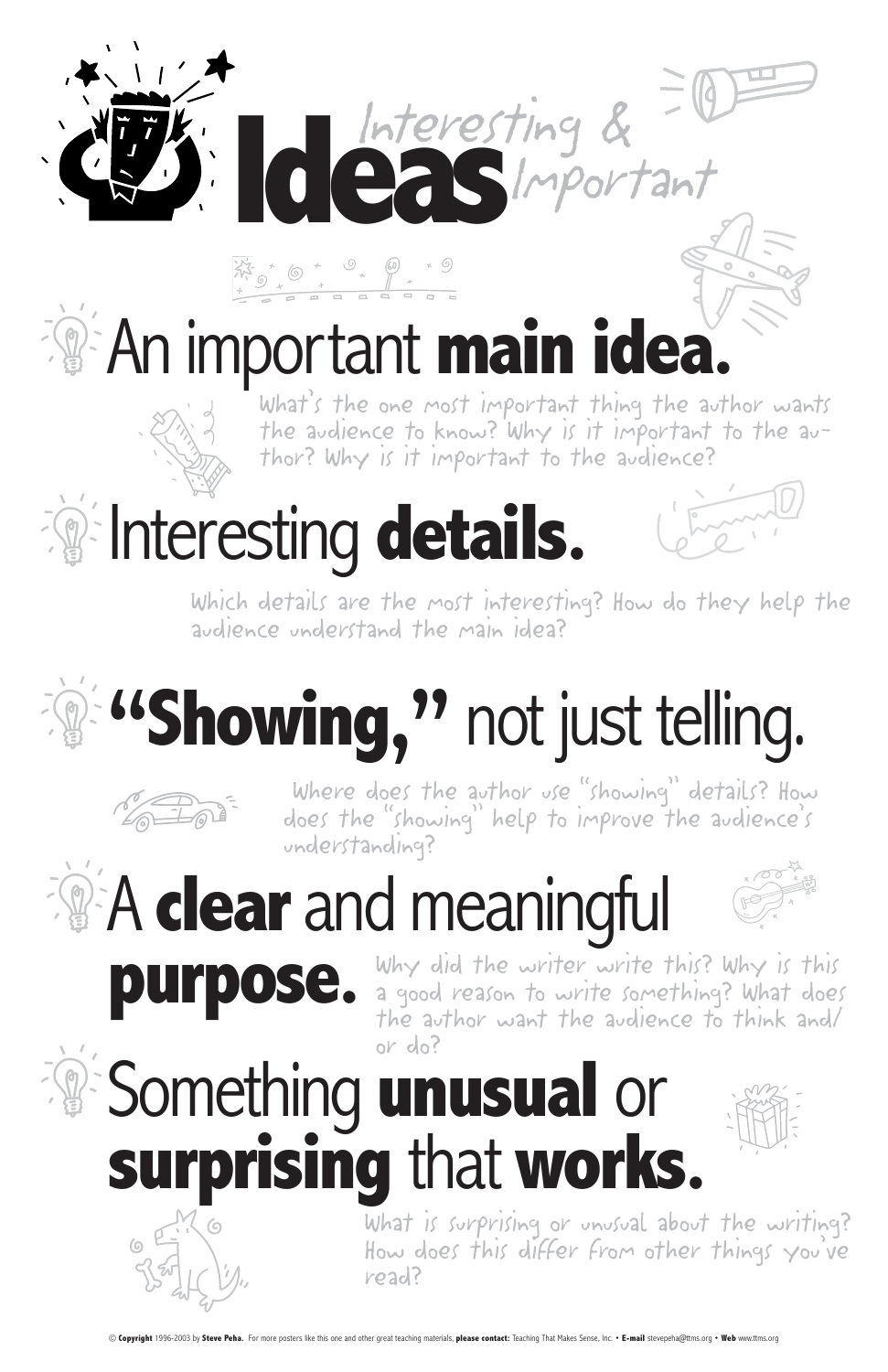

### My writing has an **important message.**

### I wrote this **for a good reason.**

### I included lots of **interesting details.**

The one most important thing I want my audience to know is…

The most interesting thing about my topic is…



I wrote this because…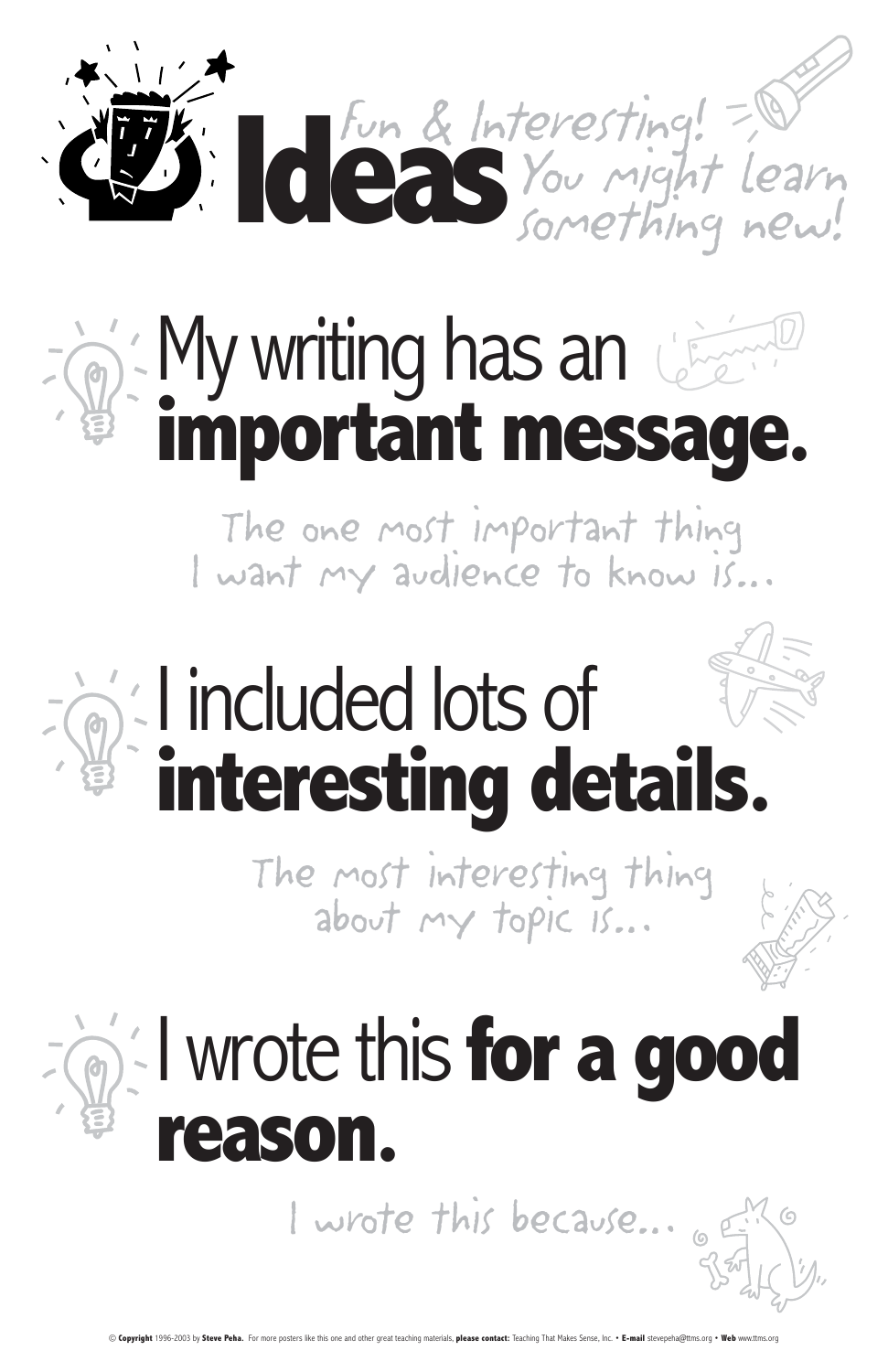### Feels **finished** at the end; makes the audience **think.**



**Organization** Logical & Effective

### Catches the **audience's attention** at the start.



How does the ending make the piece feel finished? What does it make the audience think about?



# Spends the **right amount of time** on each part.

### Arranged in the **best order.**

Why does the author spend more time in some parts than in others? Are there places where the author moves ahead too quickly or hangs on too long?



How does the beginning catch the audience's attention? Why would the audience want to read more?

#### **Easy to follow from** part to part. How does the author move from part to part? How do these transitions work?

© Copyright 1996-2003 by Steve Peha. For more posters like this one and other great teaching materials, please contact: Teaching That Makes Sense, Inc. • E-mail stevepeha@ttms.org • Web www.ttms.org

Can you easily identify the different parts of the piece? Does each part follow logically from the next? Is the sequencing effective and entertaining?

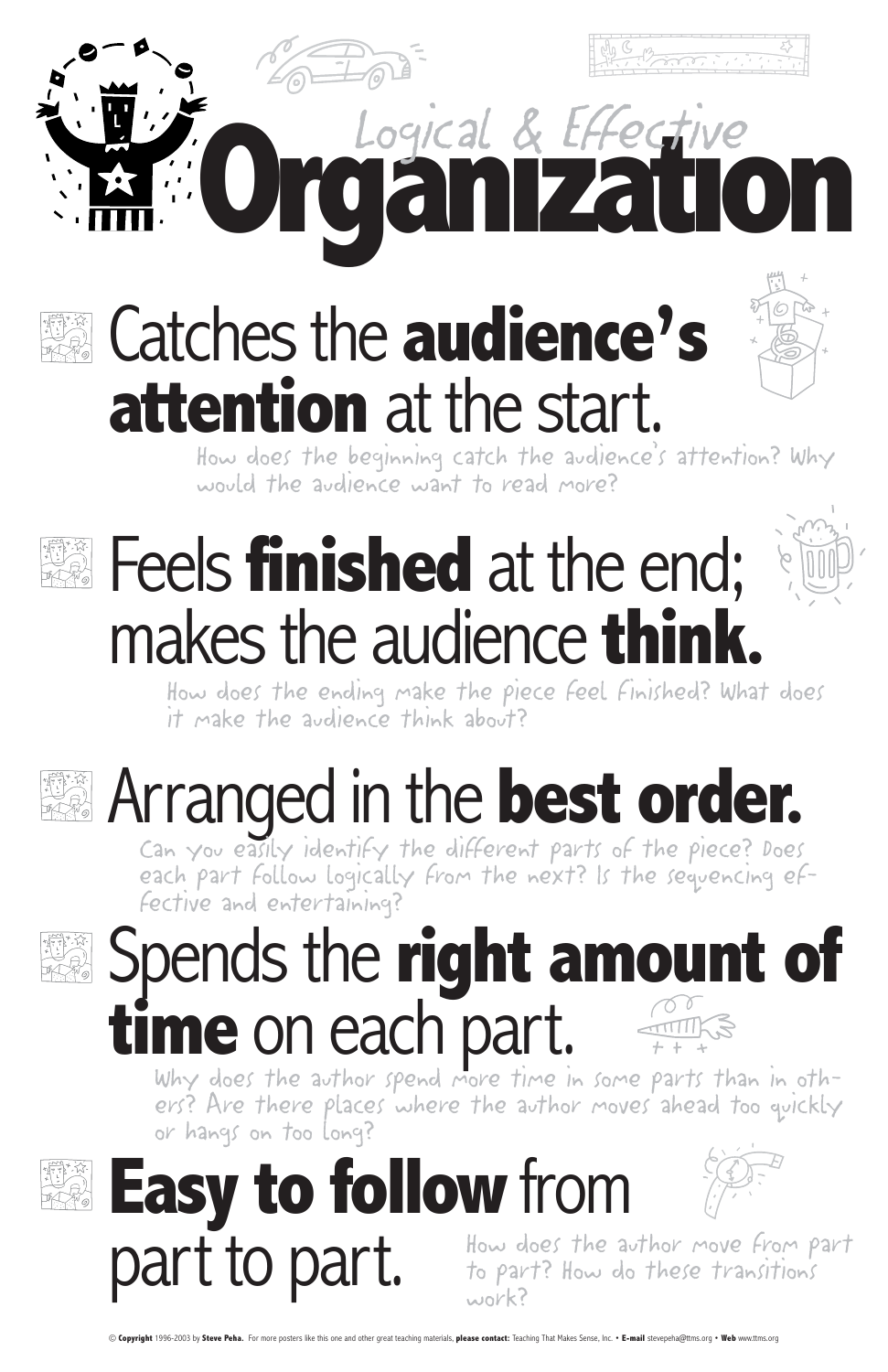### My beginning will make you want to **find out more** about my piece.





## My ending will make you think about **something important.**

You'll be interested in my piece because…



### I put everything in the **best order.** The most important part of my piece is…

© Copyright 1996-2003 by Steve Peha. For more posters like this one and other great teaching materials, please contact: Teaching That Makes Sense, Inc. • E-mail stevepeha@ttms.org • Web www.ttms.org

You should remember my piece because…

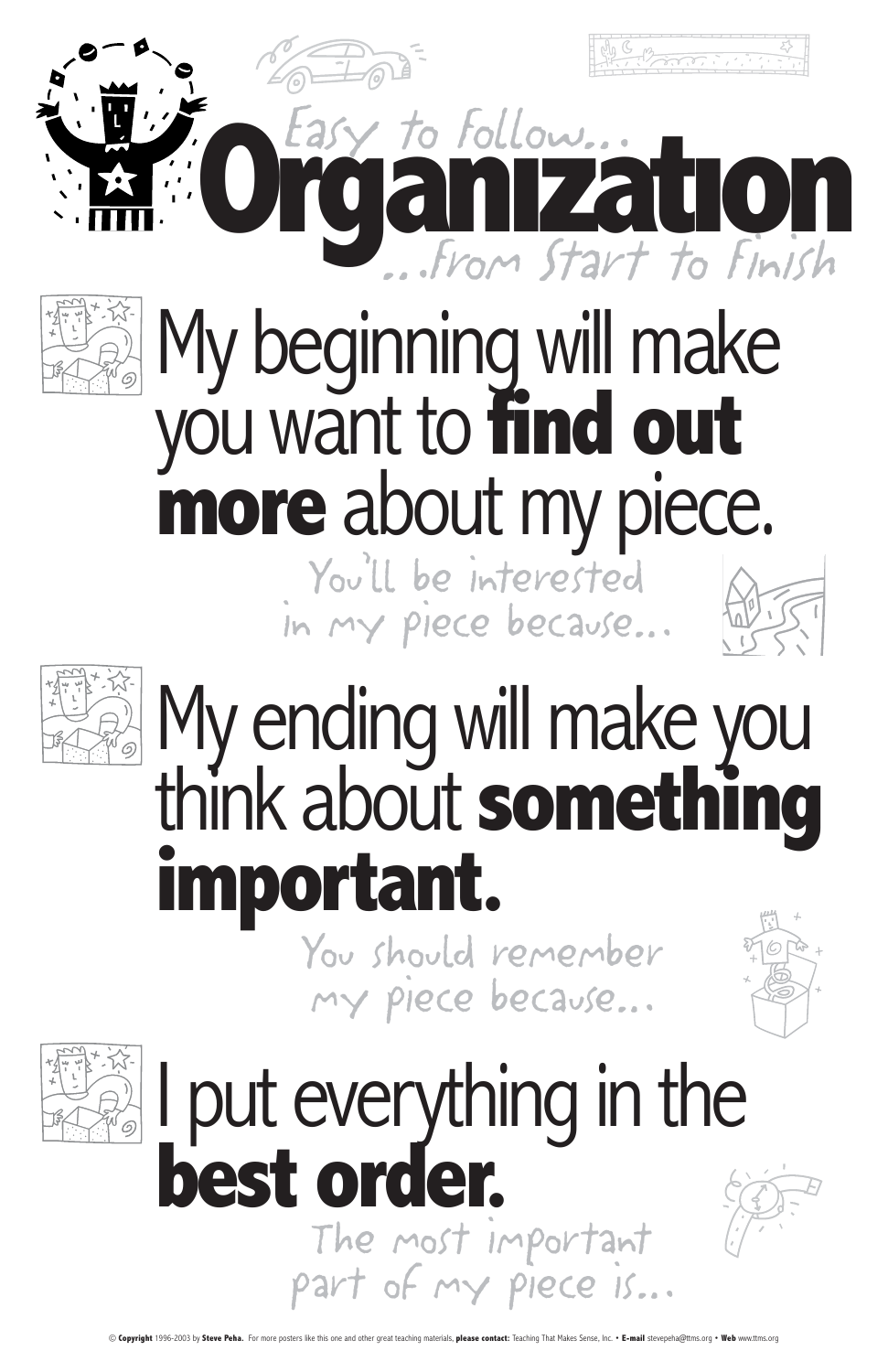How can you tell that the author cares about the<br>topic? Where can you find evidence of strong opin<br>lons? topic? Where can you find evidence of strong opinions?



### The author **cares** about the

### **Individual, authentic, and original.** Poes this writing feel as though it could original. Does this writing feel as though it could only have been written by one person? Does the writing sound like it was written by a real

How would you describe the author's personality in this writing? What examples from the text tell you you're right?

### Strong **feelings;** honest statements. Where are the author's strongest state-

 $L_{\text{max}}$ 

### **Appropriate** tone for purpose<br>and audience. For this situation? How can you tell? for this situation? How can you tell? Which parts, if any, seem inappropriate?

© Copyright 1996-2003 by Steve Peha. For more posters like this one and other great teaching materials, please contact: Teaching That Makes Sense, Inc. • E-mail stevepeha@ttms.org • Web www.ttms.org

person? How original is it?

Displays a definite and well



### developed **personality.**

ments? How can you tell that the author is saying what he or she really thinks?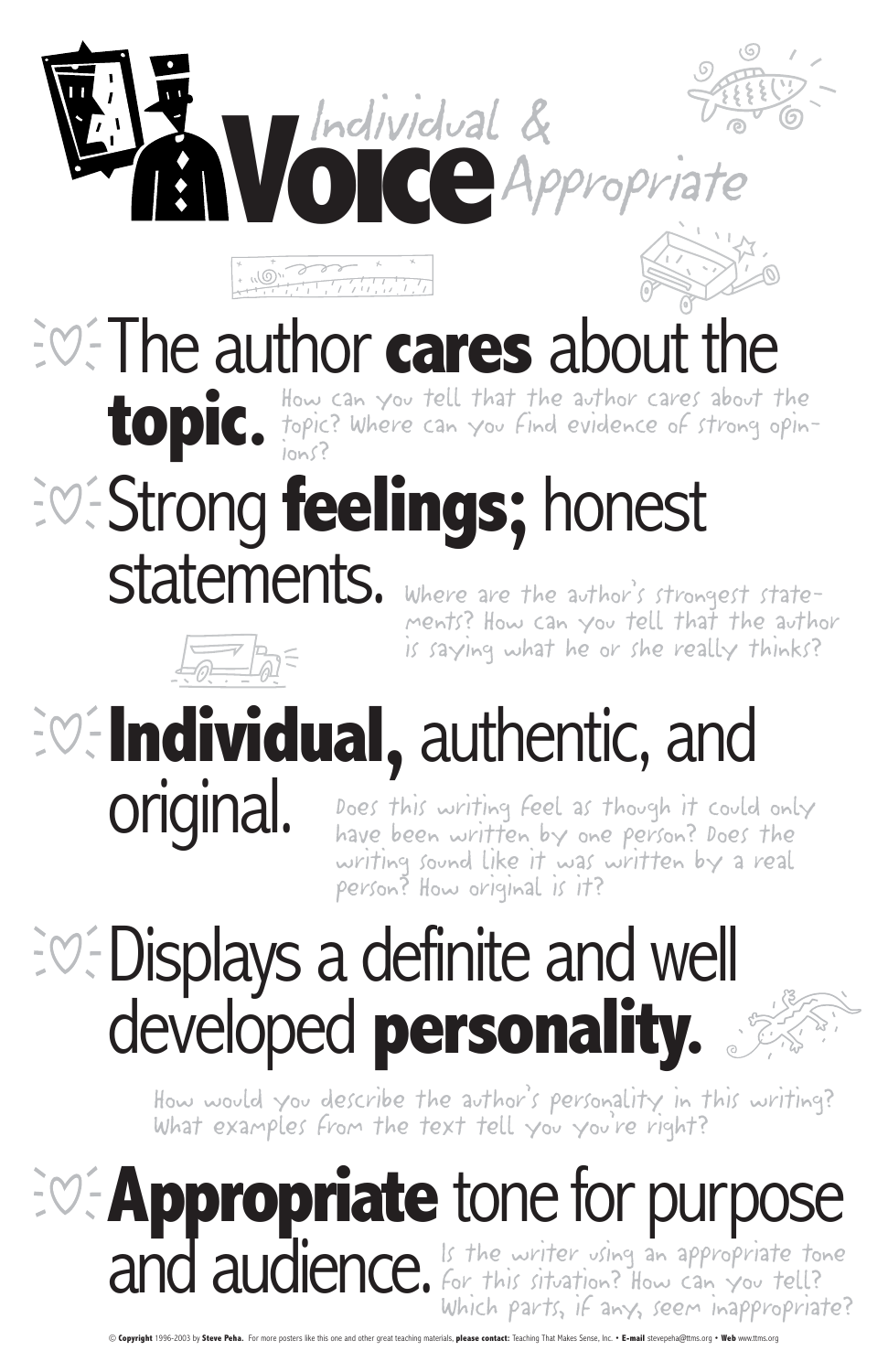

### <sup>I</sup> **like** this piece, and **my audience will like it,** too! I like this piece because…

# <sup>I</sup>**really care** about my topic.

### You can tell **exactly** how I **feel.** The feelings I have about this topic are…

© Copyright 1996-2003 by Steve Peha. For more posters like this one and other great teaching materials, please contact: Teaching That Makes Sense, Inc. • E-mail stevepeha@ttms.org • Web www.ttms.org

I wanted to write about this topic because…

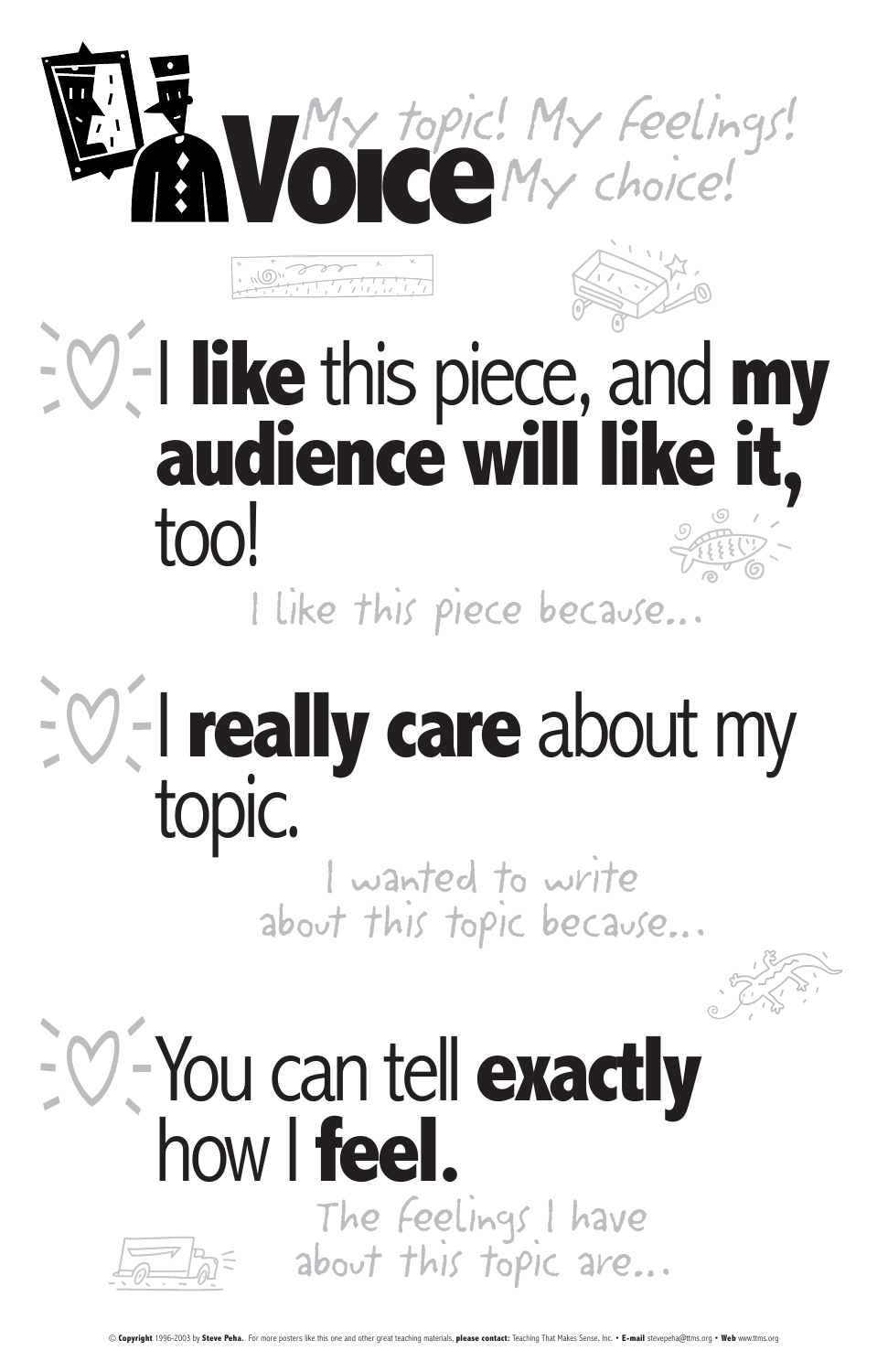

### **Words** and **phases** used **accurately** and **effectively**.

Where has the author used adjectives and adverbs to make the writing more specific? How does this improve the reader's understanding?

Is the writer's usage accurate? Where has the author used unusual words effectively? Where has the author used common words in new ways?

### **Adjectives** and **adverbs** that make things **specific.**

# **Words** and **phases** you can **remember**.

Which words and phrases do you remember? Why are they so memorable?

### **Strong verbs** that tell how actions are performed.

Where has the author used strong verbs? What makes them effective?



### **Appropriate** language for **purpose** and **audience.** Is the language appropriate? Are there any words or phrases that are too casual, too formal, too hard to understand, or possibly offensive?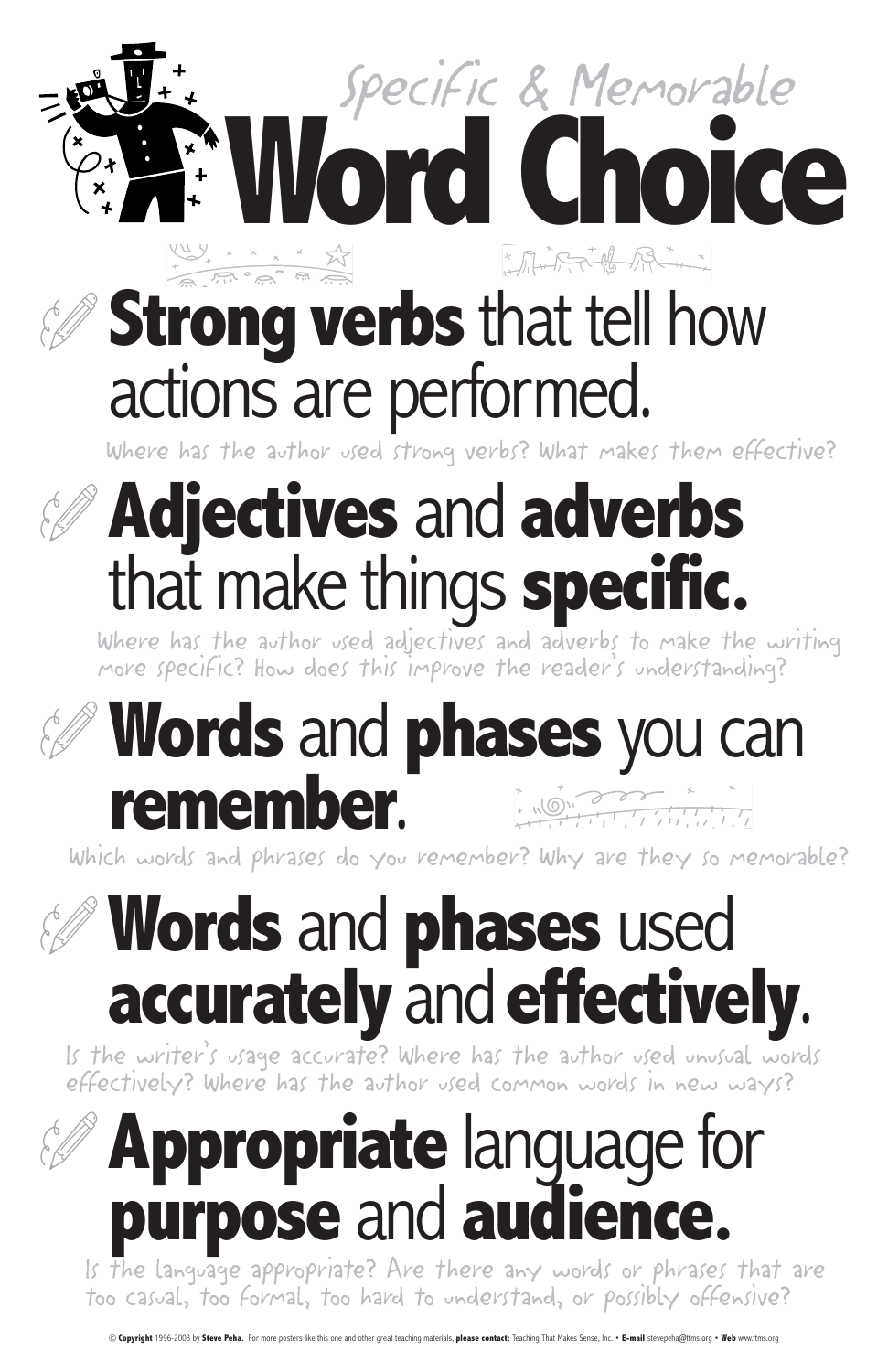

### I used **just the right**<br>**words** to say exactly<br>what I wanted to say. I chose these words because…

© Copyright 1996-2003 by Steve Peha. For more posters like this one and other great teaching materials, please contact: Teaching That Makes Sense, Inc. • E-mail stevepeha@ttms.org • Web www.ttms.org

### I used words that **I know and understand.**

### I used some interesting **words that you'll remember.**

The best words in my piece are…



You'll remember these words because…

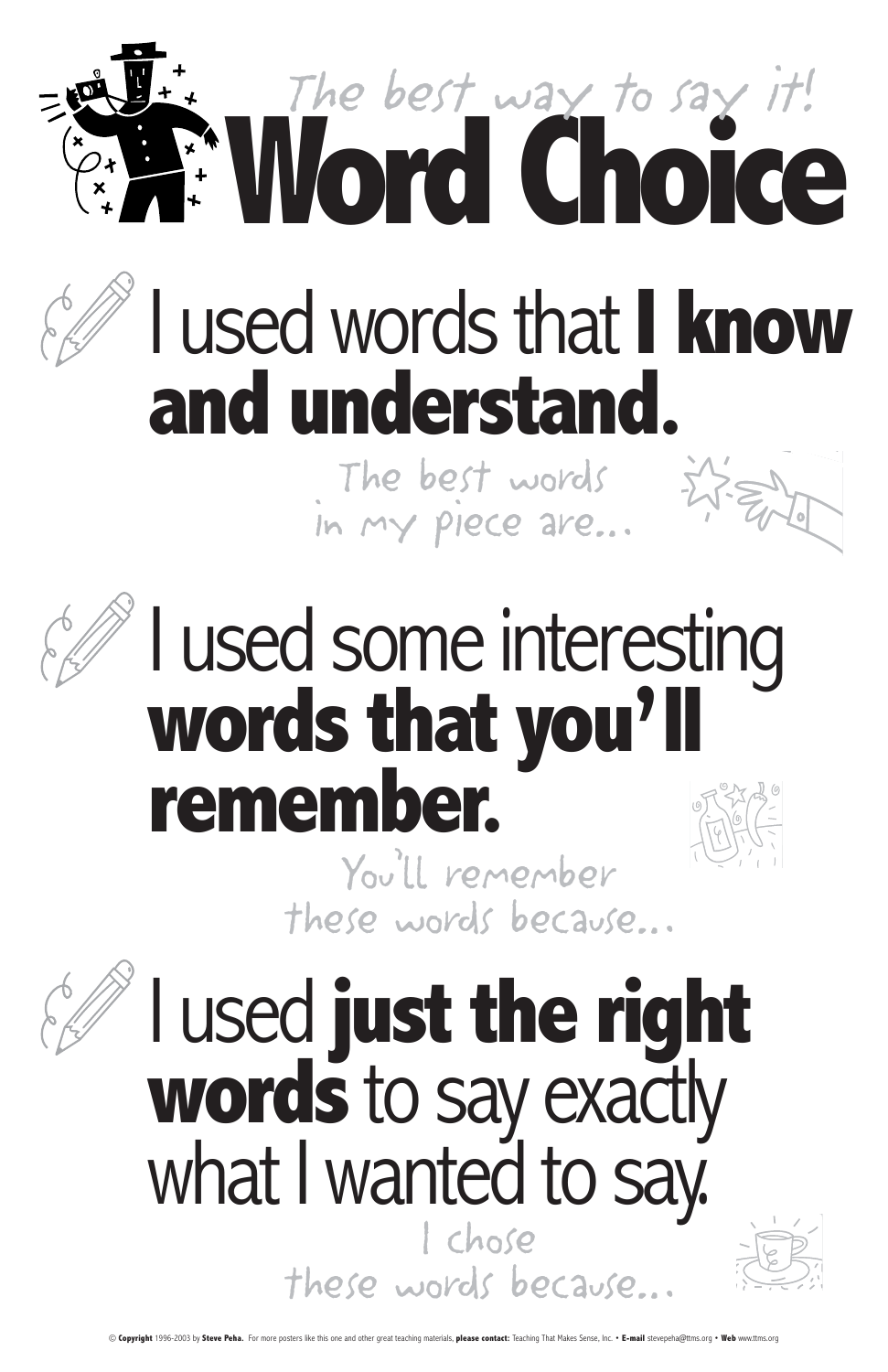# Easy to read **expressively;** sounds great read **aloud.**

### Rhythm, rhyme, alliteration, and other **"sound" effects.**

#### *F.* Variety in sentence length tive sentences in the same way? nd etmination boes the author vary the  $\blacksquare$   $\blacksquare$   $\blacksquare$   $\blacksquare$   $\blacksquare$   $\blacksquare$   $\blacksquare$   $\blacksquare$   $\blacksquare$   $\blacksquare$   $\blacksquare$  and structure of his or her sentences? Do you notice any patterns? Does the author use the same length or structure in two or three consecutive sentences? What sentence structures does the author use most often?

What are the most expressive parts? What is it about how they sound that makes them so much fun to read out loud?

### Smooth and Expressive **Fluency**<br>Variety in sentence What are some of **beginnings. INCA** What are some of the  $\blacksquare$  different ways the author begins sentences? Do you notice any patterns? Does the author ever begin two or three consecu-Musical

#### Sentences **structured** so they are **easy** to understand. How does the author use connecting words and punctuation marks to make sentences easy to understand? How does the order of sentence parts make the writing easy to understand?

© Copyright 1996-2003 by Steve Peha. For more posters like this one and other great teaching materials, please contact: Teaching That Makes Sense, Inc. . E-mail stevepeha@ttms.org . Web www.ttms.org

Where has the author used rhythm, rhyme, alliteration or other effects? How does this improve the piece?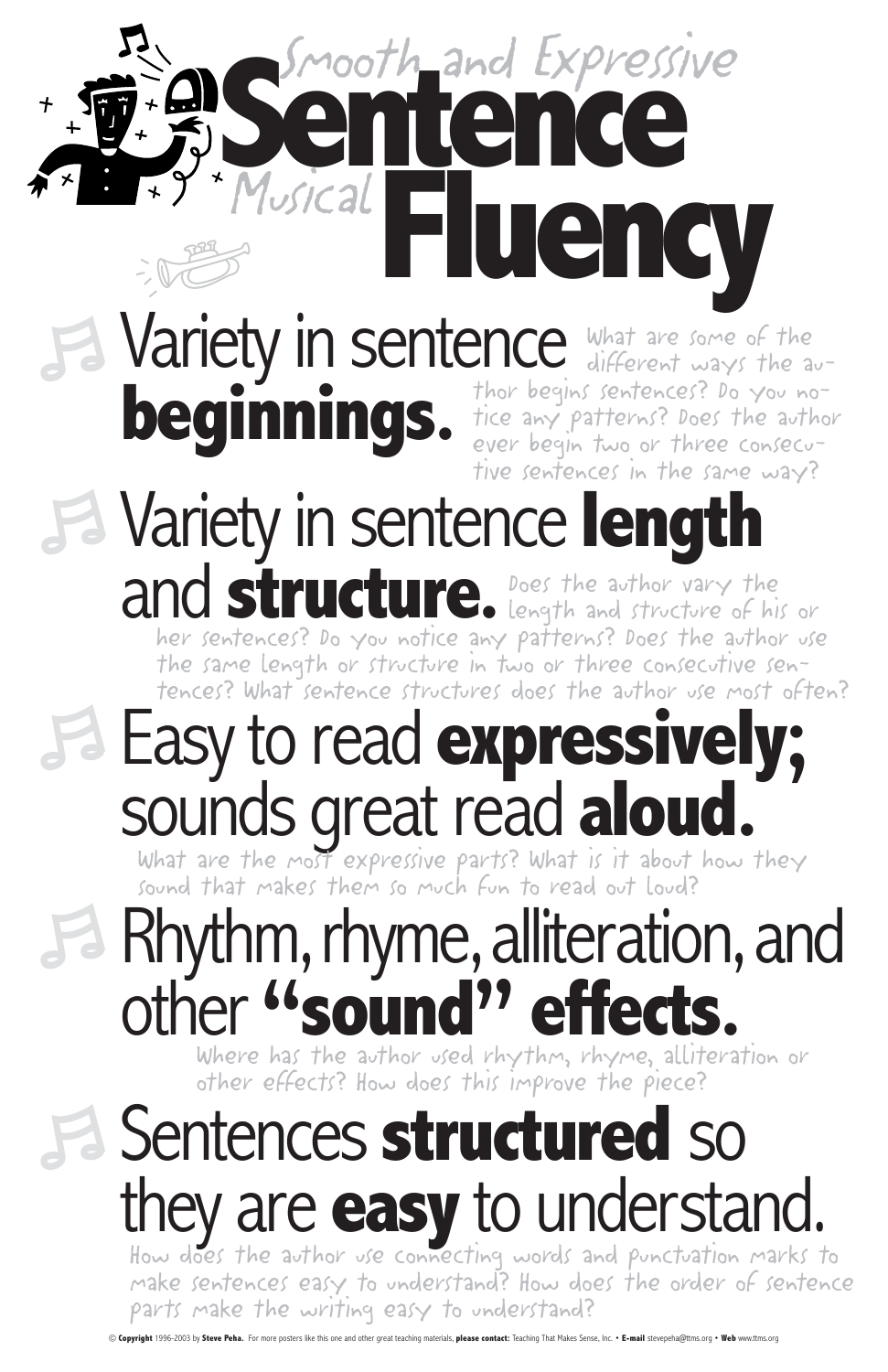### Fun to read out loud! **Fluency** I wrote my piece in **sentences.**

## My writing **sounds good** when I read it **out loud.** My piece is<br>Fun to read because...

© Copyright 1996-2003 by Steve Peha. For more posters like this one and other great teaching materials, please contact: Teaching That Makes Sense, Inc. • E-mail stevepeha@ttms.org • Web www.ttms.org

# I used **words that** sound cool when you read them together.

The best sounding sentence in my piece is…

The coolest sounding words in my piece are…

 $\frac{1}{2}$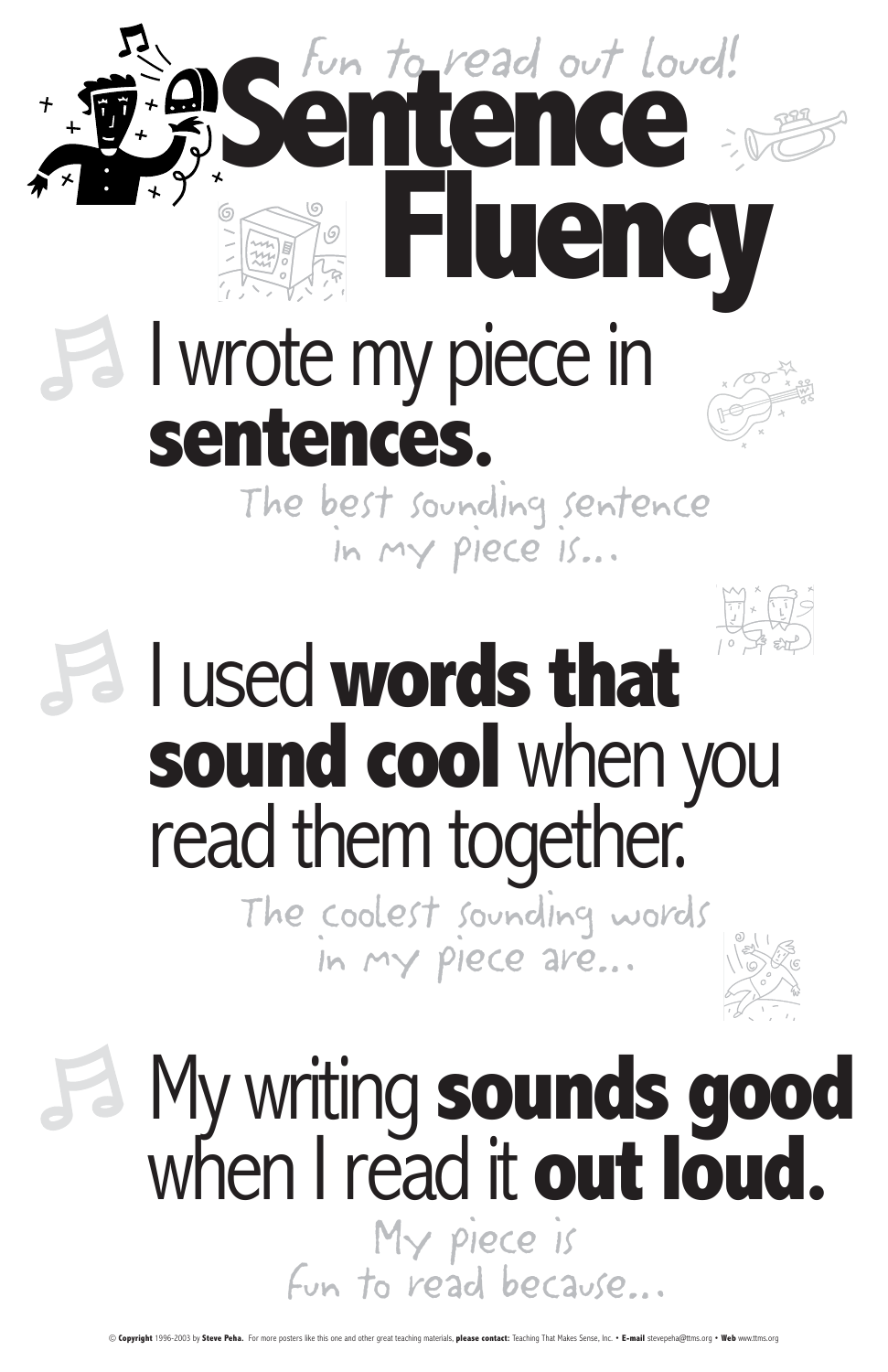# **"Outside"** punctuation.



### **Capitalization.**











**Spelling.** If the writing has spelling mistakes, do these errors make the piece difficult to read and understand? How does the author's spelling affect the way the audience feels about the writing and the person who wrote it?

© Copyright 1996-2003 by Steve Peha. For more posters like this one and other great teaching materials, please contact: Teaching That Makes Sense, Inc. • E-mail stevepeha@ttms.org • Web www.ttms.org

Has the author used periods, question marks, and exclamation marks in ways that make sense to the audience? Is it easy to tell where ideas end and begin?



### $\mathbb{R}$ <sup>3</sup> "Inside" punctuation.



Does the author's use of commas, colons, dashes, parentheses, and semicolons make sense to the audience? How does the author's use of these marks help make sentences with many parts easier to understand?

Has the author used capital letters in ways that make sense to the audience? Is it easy to tell where new ideas begin? Has the author capitalized the word "I", as well as names, places, and things that are one of a kind?

Has the author grouped related sentences into paragraphs in ways that make sense to the audience? Has the author started a new paragraph each time a new person starts speaking? Has the author indented or skipped a line to show where new paragraphs start?

Congress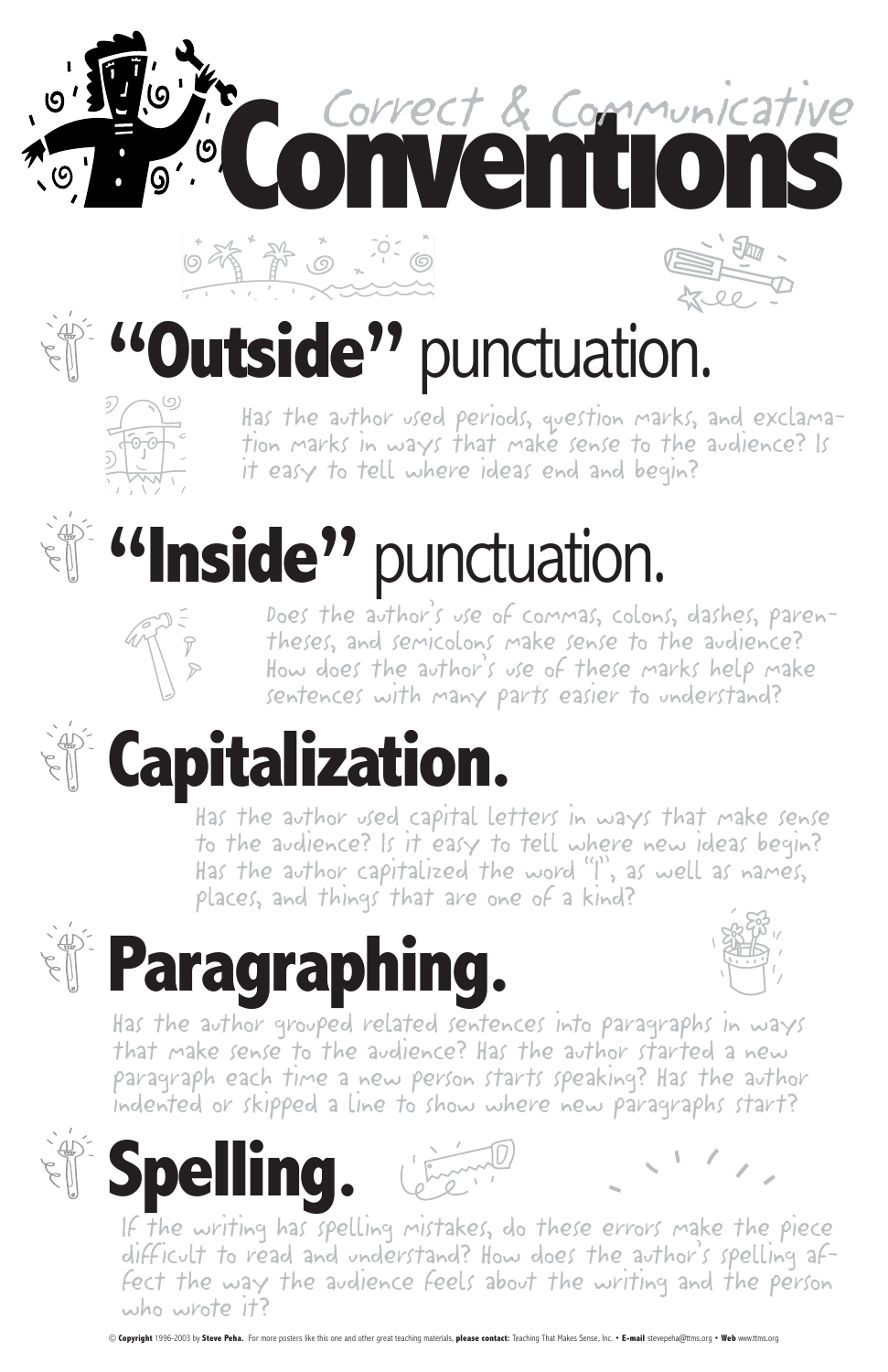

# <sup>I</sup>**started** my sentences **with capitals** and put **periods at the end.**



The conventions I know are…







© Copyright 1996-2003 by Steve Peha. For more posters like this one and other great teaching materials, please contact: Teaching That Makes Sense, Inc. • E-mail stevepeha@ttms.org • Web www.ttms.org

I used capitals for the word **"I"** and the names of **people** and **places.**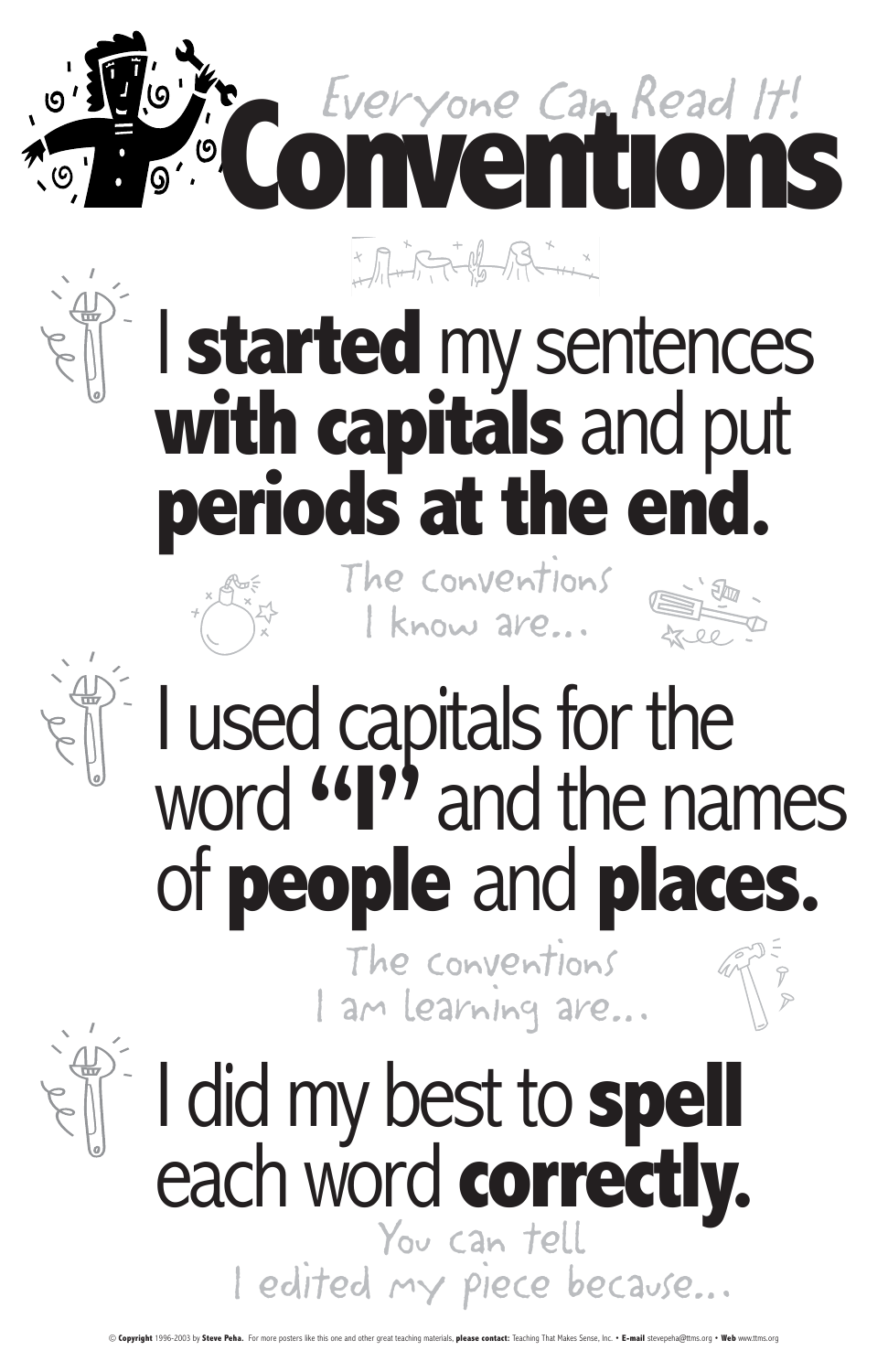### For talking about your writing, the writing of others, and the books you read. **The Big Questions** 5

### What would make this writing ➁ **better?**

### What's the **one** most important ➂ **thing** the writer wants you to know?

### What makes this writing **good?** ➀

**piece?**

**know?**

Which parts are not as good as they could be? Why don't you like them? What changes could the author make that would help you understand and enjoy the writing more? How would those changes make the writing better? Use the language of your classroom criteria to explain how you feel.

Which parts do you like? Why do you like those parts? Are parts of this writing better than other writing you've read? How do you know? Use the language of your classroom criteria to explain how you feel.

Is there one clear message the writer wants you to remember? What is it? How do you know? What details tell you you're right? This "one most important thing" is the writer's main idea. Sometimes, it often feels like a moral or a lesson the writer wants you to learn.

### **Why** did the writer write **this** ➃

### What does the **audience** need to ➄

What was the author's purpose in writing this piece? Writers write for a reason. Writing to entertain or to inform is great; all good writing must be entertaining and informative. But there has to be a deeper purpose. What does the writer want you to think and/or do after you've finished the piece? Why would it be valuable or meaningful for someone to read this?

Who is this writer writing for? What information does the audience need to enjoy and understand this piece? What questions do they have? What would they like to know more about? What part of the piece will interest them most? How does the author's voice, and the details the author decides to include, show that he or she is thinking about the audience?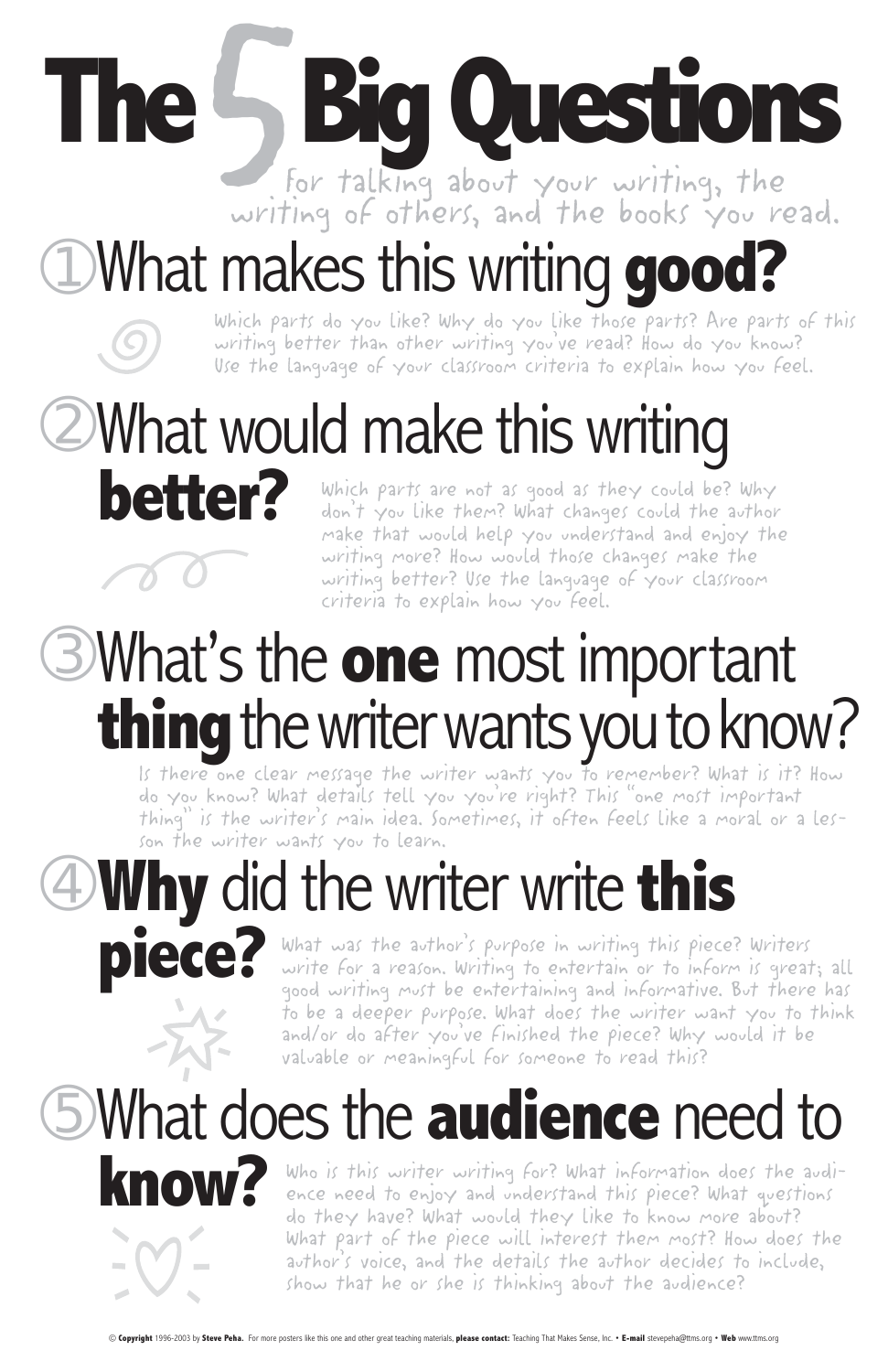

#### Fiction is all about how your character ➂ **gets or does not get** what he or she **wants. IFC** Is your character successful? Or does your character's

### **The Facts of Fiction** A fun way to write great fiction,<br>and a great way to have fun reading it!

### Fiction is all about **character.** ➀



### Fiction is all about a **world that you** ➄ **create.**

What does your character want more than anything else? Why does your character want it? Some characters want a lot, some want a little. It doesn't really matter as long as it's VERY IMPORTANT to your character. The more important it is, the more your character will do to get it, and<br>the more interesting your story will be.

How do you create a world? What kinds of people, places, and things does a world need? What successes, disasters, and conflicts does a world have? What are the good things in a world? What are the bad things? Remember: your story can be made up, but it must BE TRUE TO YOUR WORLD!

**LED** quest end in failure? Either way, you can have a great story. The trick is to describe HOW your character succeeds or fails. What obstacles does your character encounter? What solutions can your character craft to meet the challenges of your story?

### **changes** as a result of getting or not getting what he or she wants. 4 Fiction is all about **how your character**



 $9272$ 

Who is your main character? What does your character look  $\sum_{i=1}^{N}$  who is your main character? What does your character look<br> $\sum_{i=1}^{N}$  (ike? Can you describe your character's personality? How did your character get to be this way? The more you know about your character, the better your story will be.

## *Eiction is all about what your* **character wants. What does your character**

How does your character change as a result of what has happened? What was your character like at the beginning? What is your character like at the end? What has your character learned? What will the audience learn from reading the story?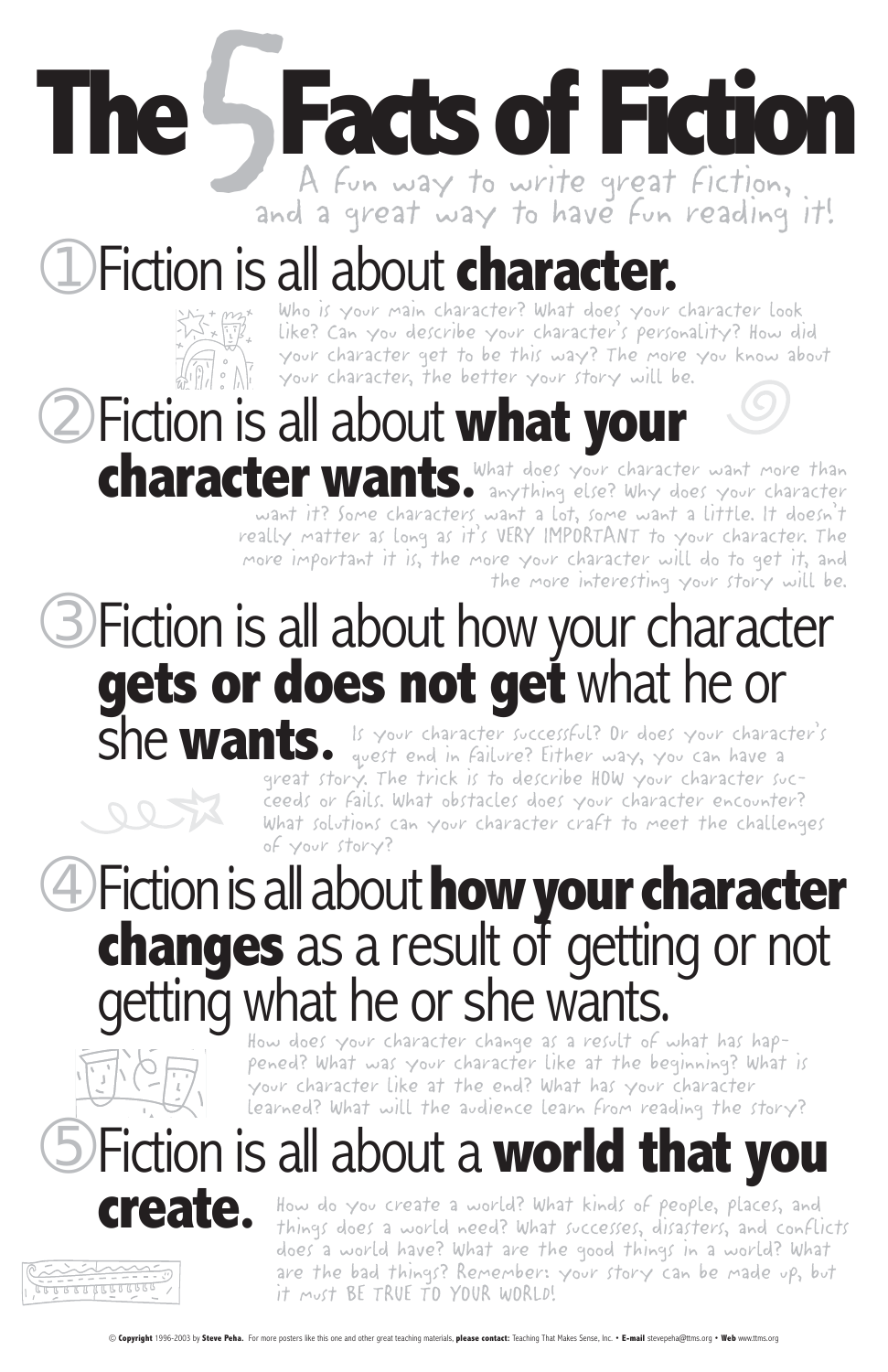### Something you have strong<br>**feelings** about. What are those feelings? What are those feelings? How will

### Something you **know a lot** about.

### Something you can **describe in great detail.**

What are the main things you want to cover? What's the most important part of your piece? What's the one thing you want your audience to know about your topic?

> What are some of the details of your topic? Why are these details important? How do these details help the reader understand your message?

D



you communicate those feelings to your reader? Is there a key moment or a particularly important detail you want to emphasize so your reader will understand EXACTLY how you feel?

#### Something your **audience** will be **interested** in. Who is your audience? Why will

#### Something your **audience** will feel was **worth reading.** What will your audience get from reading your piece? Will your audience learn something new? What will make your audience want to follow your piece all the way to the end?

© Copyright 1996-2003 by Steve Peha. For more posters like this one and other great teaching materials, please contact: Teaching That Makes Sense, Inc. • E-mail stevepeha@ttms.org • Web www.ttms.org

they be interested in your topic? What will interest them most?

The go

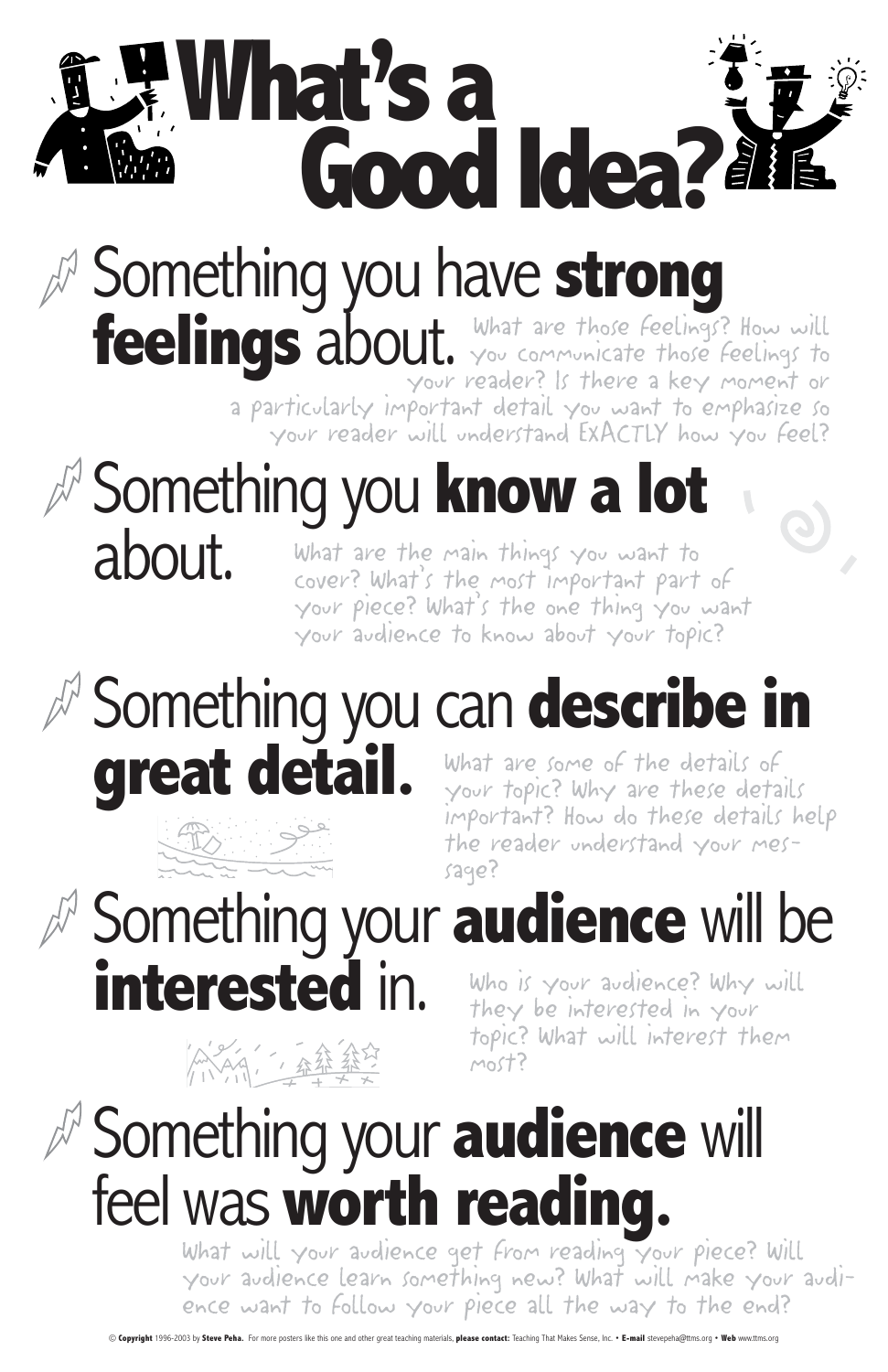Don't Correct...

**PE Inspect** the writing closely.

### **Perfect** communication between reader and writer. Nake sure you're both using the language  $\textcolor{red}{\mathsf{W}}\textcolor{blue}{\mathsf{H}}\textcolor{blue}{\mathsf{U}}\textcolor{blue}{\mathsf{C}}\textcolor{blue}{\mathsf{I}}$  . Make sure you're both using the language<br>of your classroom criteria. Review the writer's pur-

Detect those parts that work and those that don't. What do you the langual that do you the langual state that do you the langual state of the langual state the langual state of the langual state the langual state of the la What do you like? What do you think could be improved? Use the language of your classroom criteria to explain how

**Reflect** on why some parts work and others don't. Why do you like certain parts? How would im-Reflect on why some parts work and Why do you like certain parts? How would im-

### **Respect** the writer's reactions.

### **Expect** to repeat the process…

### Be a READER, not a TEACHER!

© Copyright 1996-2003 by Steve Peha. For more posters like this one and other great teaching materials, please contact: Teaching That Makes Sense, Inc. • E-mail stevepeha@ttms.org • Web www.ttms.org

Inject your own opinions.<sup>Be honest. Communicate</sup> US YOUI UWII UPII IIUI D. wing the language of<br>your classroom criteria so that everyone can understand you. RE-MEMBER: This is just YOUR OPINION; it's not the final word.

proving other parts make the writing better? Use the language of your classroom criteria to explain how you feel.



**Connect** your reactions to the writer's intent. What is the writer's purpose? Why did the writer choose to intent.

What is the writer's purpose? Why did the writer choose to write this particular piece? Who is the writer's audience? What's the ONE THING the writer wants you to know?

Listen closely to what the writer has to say about your comments. The writer does NOT have to make the changes you suggest.

pose, audience, and message.

…as long as the WRITER wants to continue. OR… …until the reader UNDERSTANDS the writer's message.

Read thoughtfully and thoroughly.

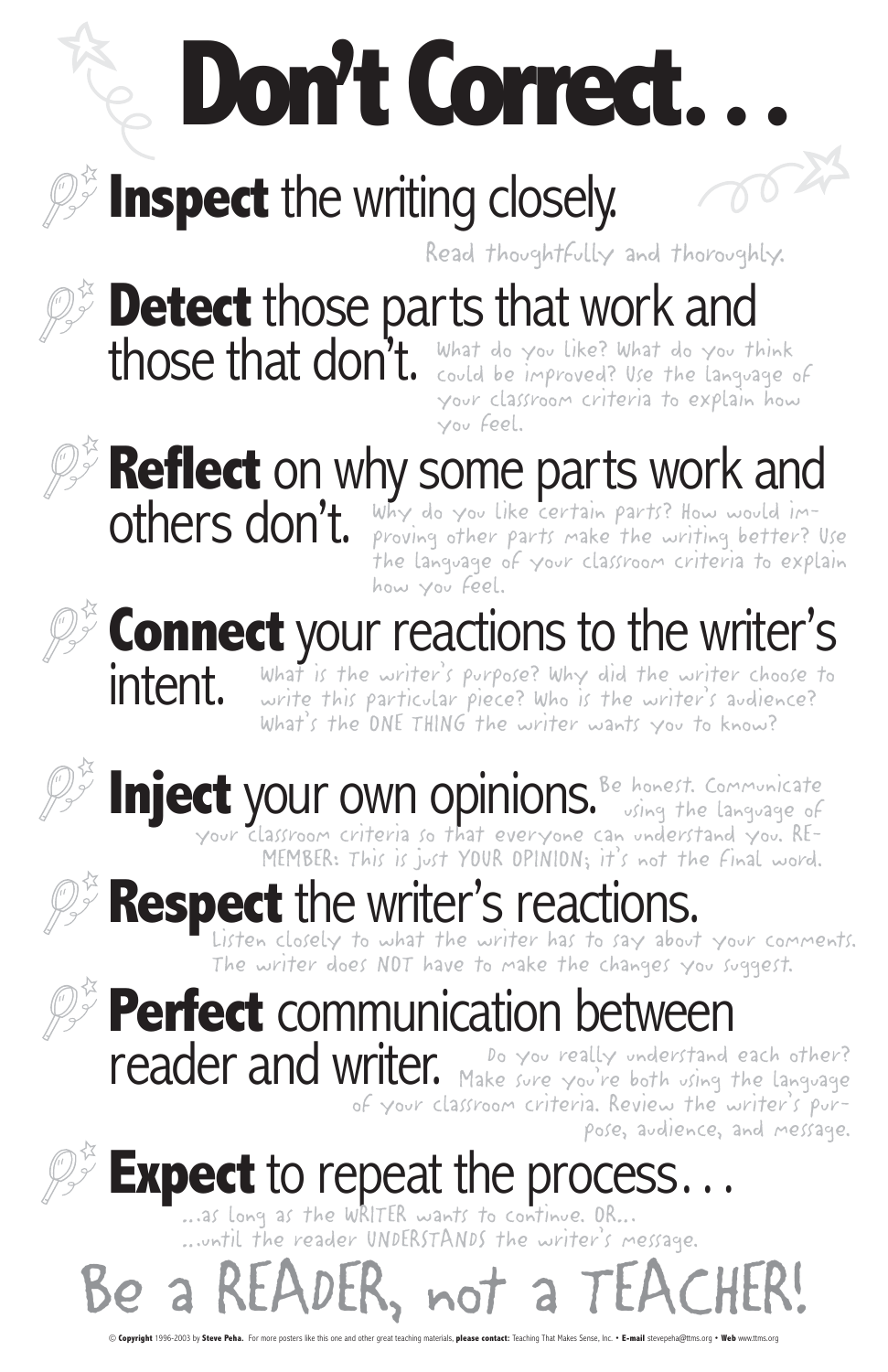you're not 100% sure it's right, and you don't know how to fix it, If you're not 100% sure it's right, and you don't know how to fix it<br>If draw a line under it and GO ON TO THE NEXT WORD. After your piece is finished, you can correct your spelling during the EDITING STAGE of the WRITING PROCESS.

1) Show someone the words you didn't know. We went to Diznelnd. 2) Ask them to correct it for you.  $Dirichlet$ 3) Write it correctly on your published copy. We went to Disneyland.

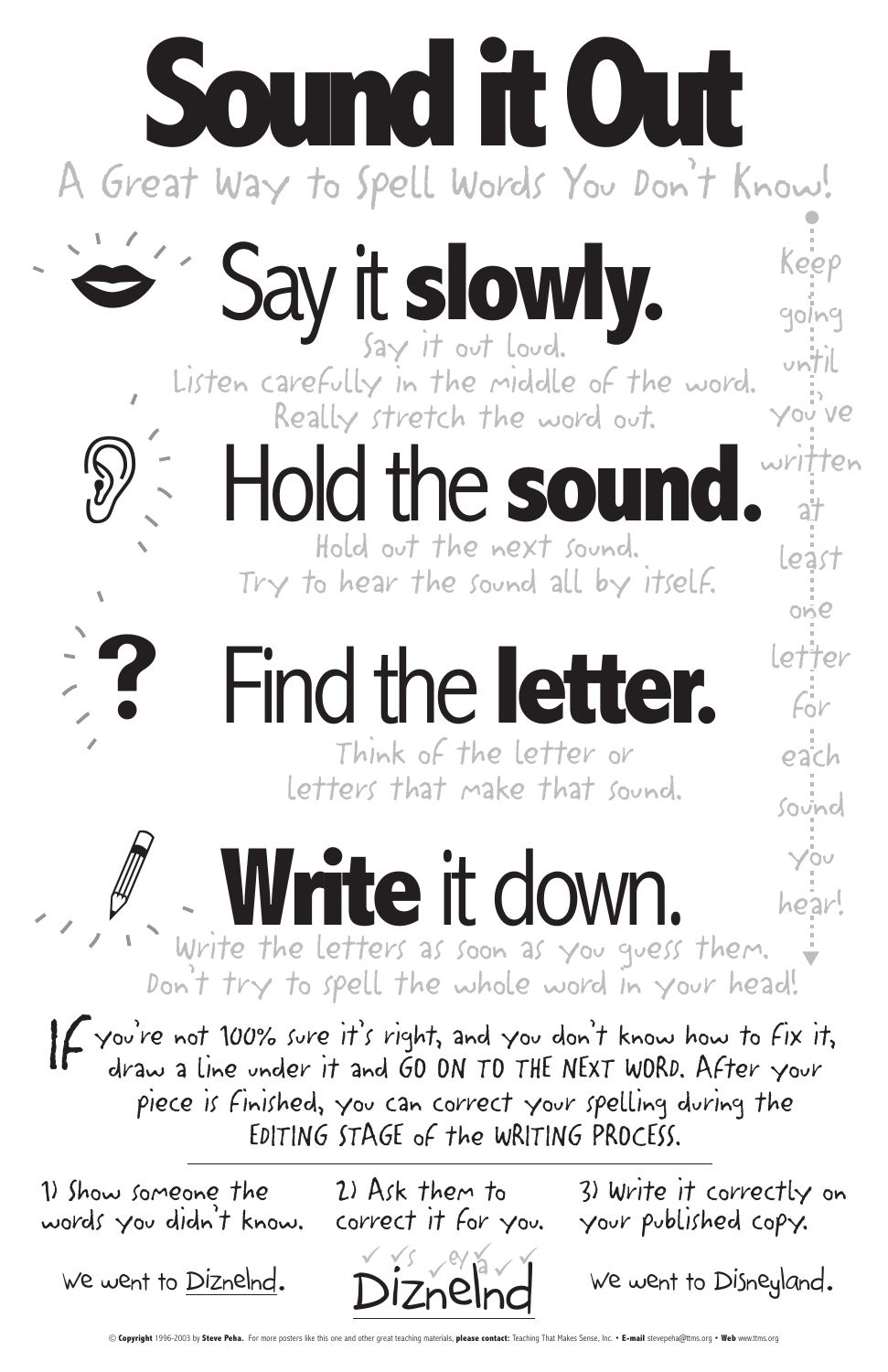



Typical life experiences and unusual life experiences.



### **Regret-Proud Of** Things you regret and things you're proud of.

© Copyright 1996-2003 by Steve Peha. For more posters like this one and other great teaching materials, please contact: Teaching That Makes Sense, Inc. • E-mail stevepeha@ttms.org • Web www.ttms.org

### Things you do for fun and things you do because you have to.

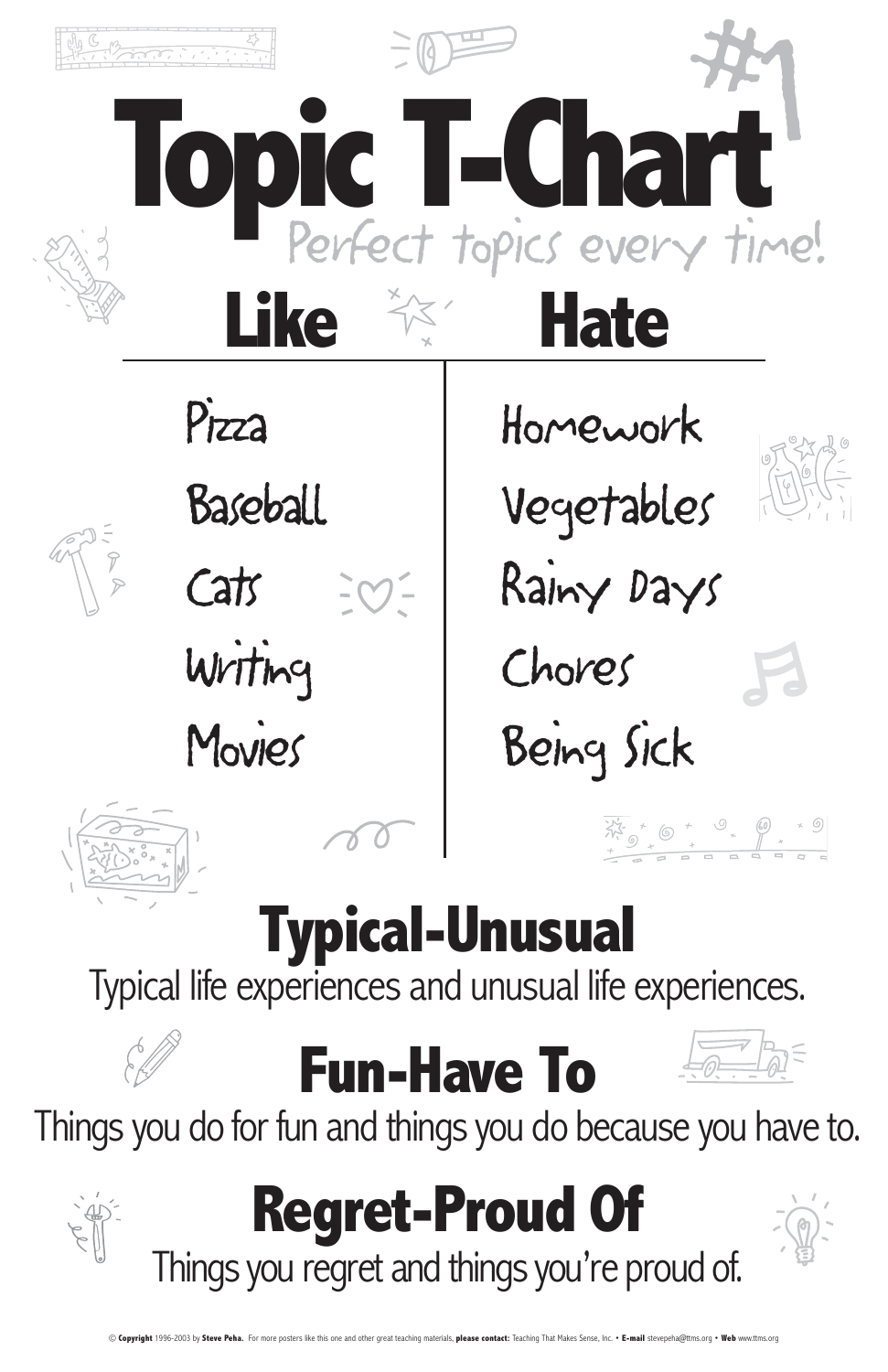### How do you know? These are your pieces of evidence, your examples, your proof.

© Copyright 1996-2003 by Steve Peha. For more posters like this one and other great teaching materials, please contact: Teaching That Makes Sense, Inc. • E-mail stevepeha@ttms.org • Web www.ttms.org

**What** do you think? This is your opinion. Make a it a complete sentence.

### **Why** do you think it? These are the reasons for your opinion. Have at least 4 of 5.

| $\frac{1}{2} \int_{1}^{1} \frac{1}{\sqrt{2}} \int_{1}^{1} \frac{1}{\sqrt{2}} \int_{1}^{1} \frac{1}{\sqrt{2}} \int_{1}^{1} \frac{1}{\sqrt{2}} \int_{1}^{1} \frac{1}{\sqrt{2}} \int_{1}^{1} \frac{1}{\sqrt{2}} \int_{1}^{1} \frac{1}{\sqrt{2}} \int_{1}^{1} \frac{1}{\sqrt{2}} \int_{1}^{1} \frac{1}{\sqrt{2}} \int_{1}^{1} \frac{1}{\sqrt{2}} \int_{1}^{1} \frac{1}{\sqrt{2}} \int_{1}^{1} \frac{1}{\sqrt$<br>What-Whv-How<br>M: Great support for your opinions! - j- |                  |                    |  |
|-----------------------------------------------------------------------------------------------------------------------------------------------------------------------------------------------------------------------------------------------------------------------------------------------------------------------------------------------------------------------------------------------------------------------------------------------------------------------|------------------|--------------------|--|
| What                                                                                                                                                                                                                                                                                                                                                                                                                                                                  | Why              | How                |  |
| (Opinion)                                                                                                                                                                                                                                                                                                                                                                                                                                                             | (Reasons)        | (Evidence)         |  |
| $My$ dog is the                                                                                                                                                                                                                                                                                                                                                                                                                                                       | He does my       | He's great in math |  |
| most amazing                                                                                                                                                                                                                                                                                                                                                                                                                                                          | algebra homework | but sometimes he   |  |
| pet in the whole                                                                                                                                                                                                                                                                                                                                                                                                                                                      | for me.          | needs help holding |  |
| world.                                                                                                                                                                                                                                                                                                                                                                                                                                                                |                  | the pencil.        |  |
|                                                                                                                                                                                                                                                                                                                                                                                                                                                                       | He's helping me  | He just signed a   |  |
|                                                                                                                                                                                                                                                                                                                                                                                                                                                                       | pay my way to    | deal with CNN      |  |
|                                                                                                                                                                                                                                                                                                                                                                                                                                                                       | college.         | For his own talk   |  |
|                                                                                                                                                                                                                                                                                                                                                                                                                                                                       |                  | show: "A Dog's     |  |
|                                                                                                                                                                                                                                                                                                                                                                                                                                                                       |                  | $Eye$ View."       |  |
|                                                                                                                                                                                                                                                                                                                                                                                                                                                                       |                  |                    |  |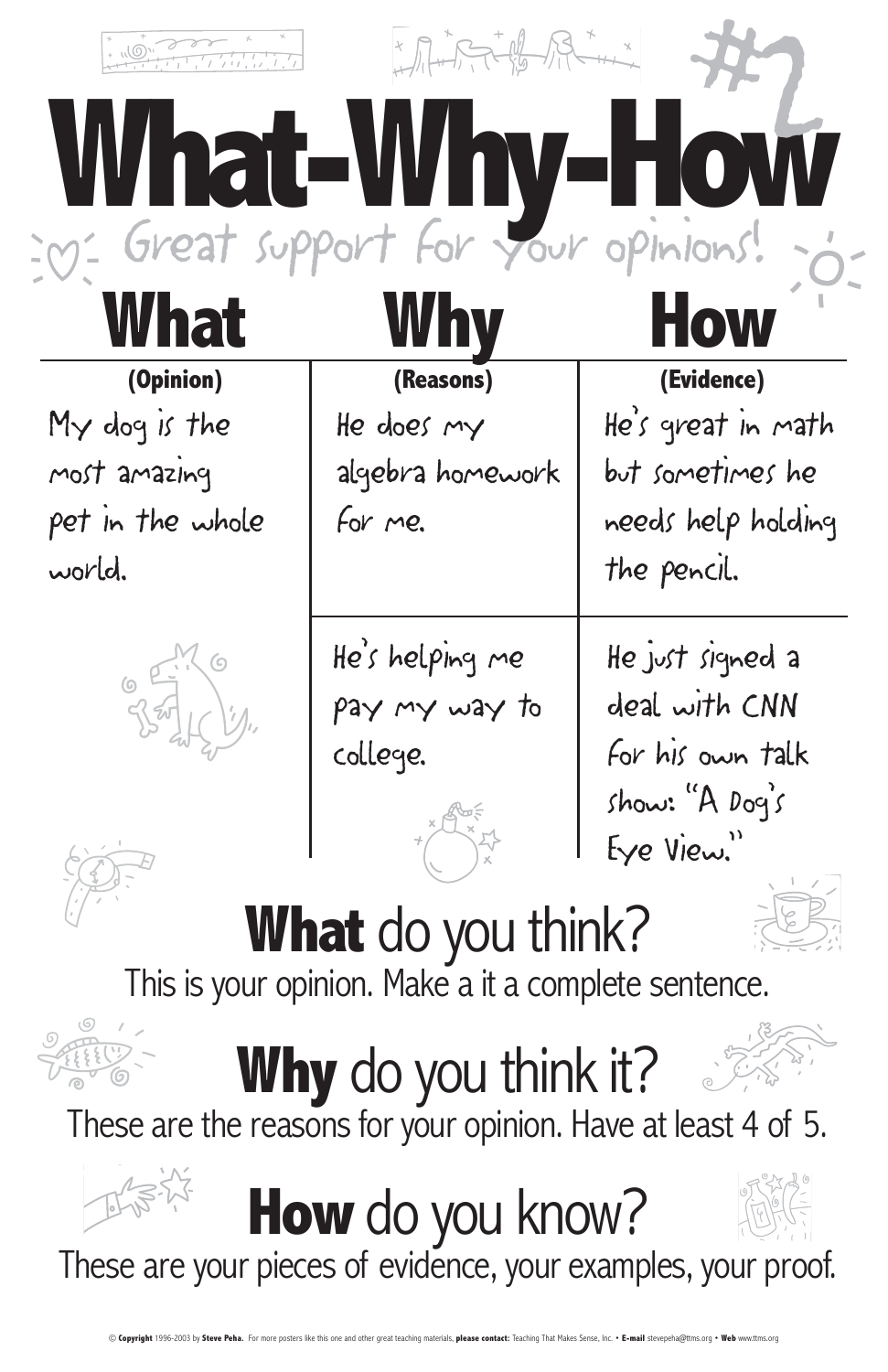"Sometimes, my dog and I go up to the park to play frisbee. As soon as I throw it, he runs as fast as he can to catch it. He jumps high in the air and catches it in his teeth. He can jump about five feet high. People can't believe how good he is because he almost never misses. But he'll only catch it if I throw it." 0480-0-0

© Copyright 1996-2003 by Steve Peha. For more posters like this one and other great teaching materials, please contact: Teaching That Makes Sense, Inc. • E-mail stevepeha@ttms.org • Web www.ttms.org

**Make a Paragraph**



At the park we play frisbee. He catches it in his mouth and brings it back.







He runs really fast. He jumps up in the air.

He never misses.



People can't believe how good he is.

He can jump about five feet high.

He'll only catch it if I throw it.

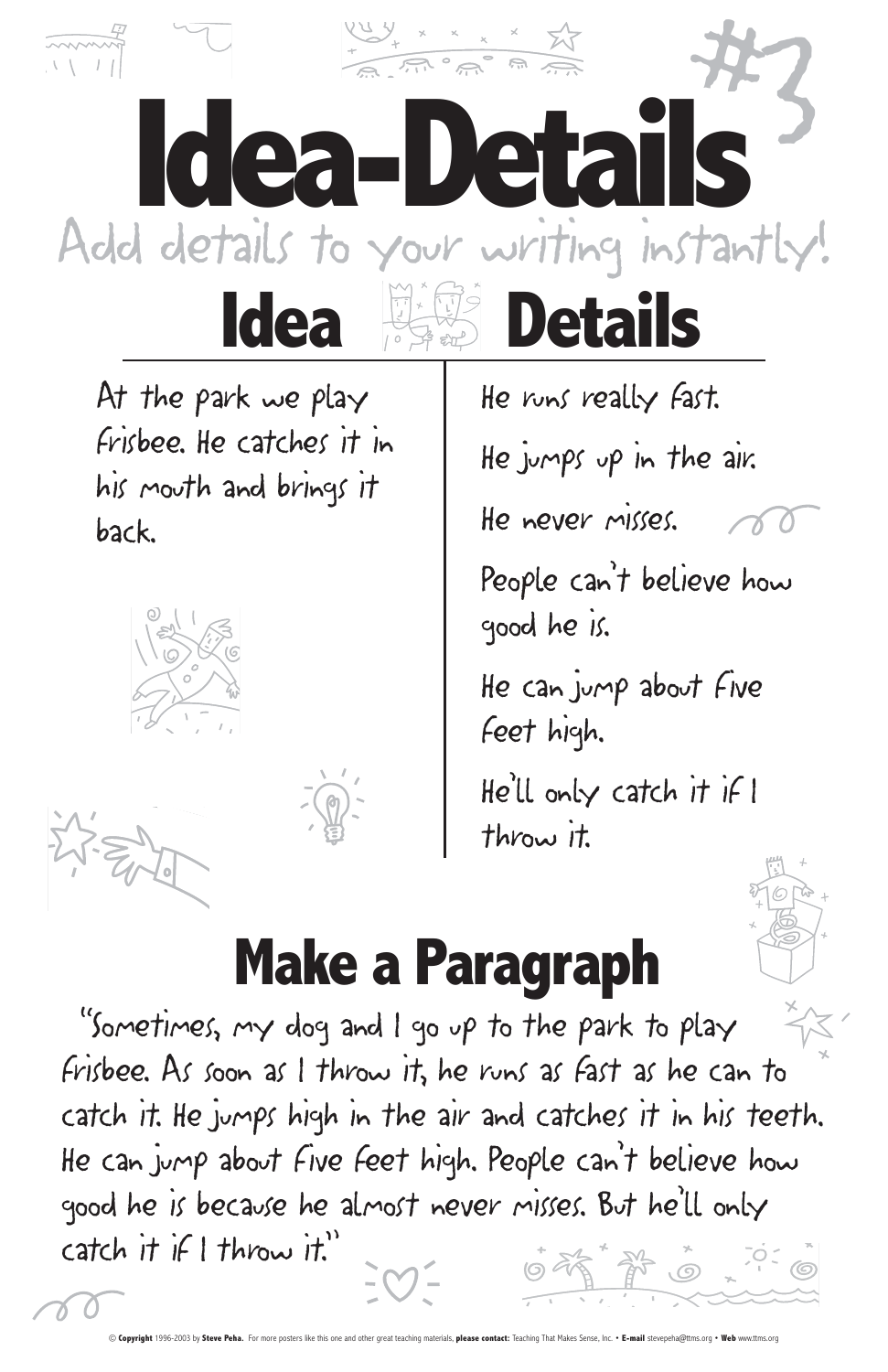

### **Think** about your **telling** details.

### **Show**

My dog runs as fast as he can and jumps in the air.



 $\div \heartsuit$ 







**Tell-Show** Add descriptive detail to your writing!

> As I take out the frisbee, he starts to wag his tail. As soon as I let it fly, he tears after it as fast as he can. Just when I think he's not going to get it, he leaps into the air, stretches out his neck, and snags it between his teeth like an animal capturing its prey.



#4

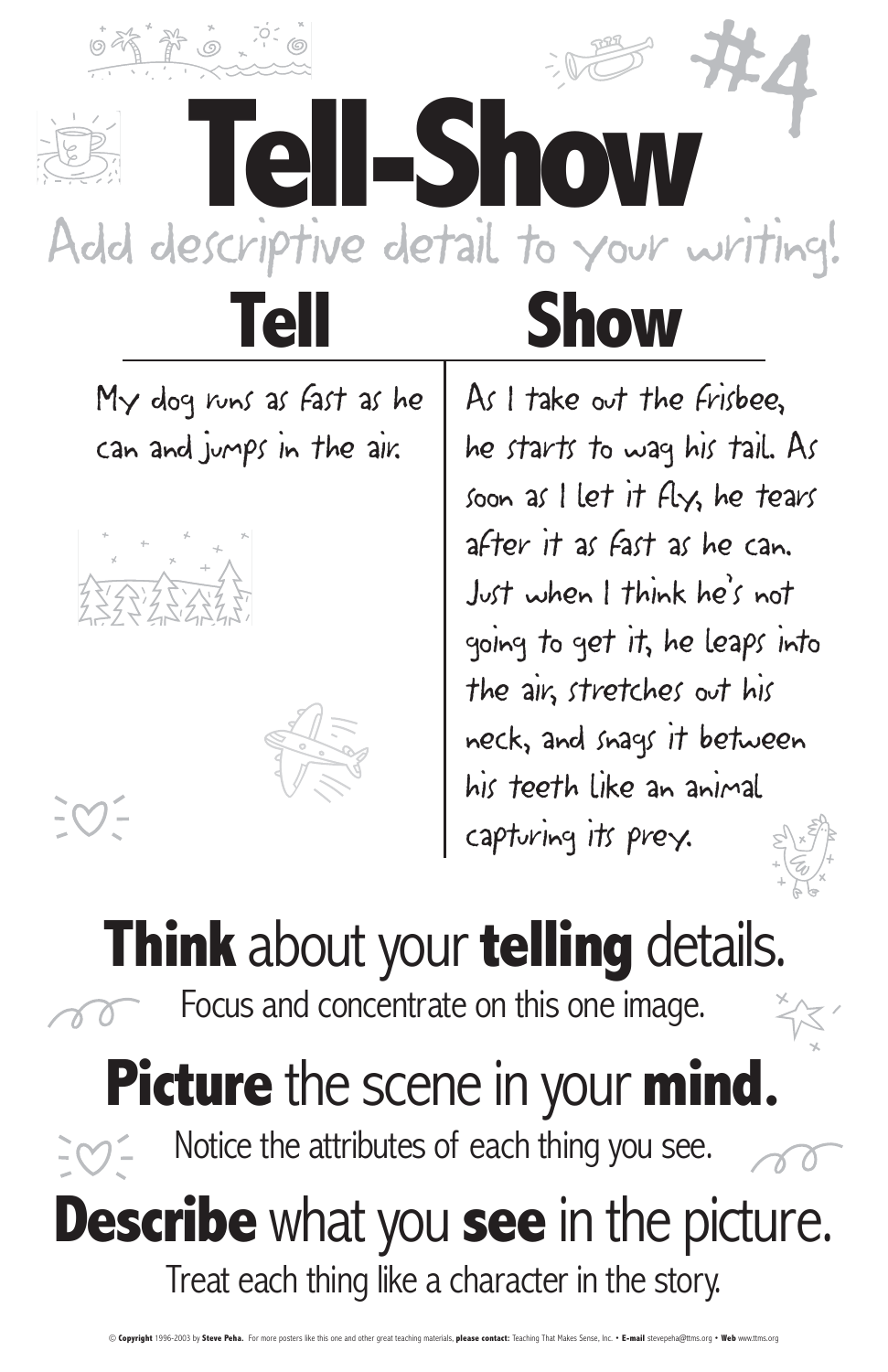### Put anything into a logical sequence. **Transition-Action-Details** #5

| <b>Transition</b>                            | <b>Action</b>                                                                   | <b>Details</b>                                                                                                                                                                                                                                                                                                                                                                                                                          |
|----------------------------------------------|---------------------------------------------------------------------------------|-----------------------------------------------------------------------------------------------------------------------------------------------------------------------------------------------------------------------------------------------------------------------------------------------------------------------------------------------------------------------------------------------------------------------------------------|
| About a month<br>290<br>相ら                   | My dog and I<br>went to<br>Andrews Park to<br>play Frisbee.                     | The wind was<br>really blowing.<br>$X = \frac{1}{\sqrt{2\pi}} \int_{1}^{1} \frac{1}{\sqrt{2\pi}} \int_{1}^{1} \frac{1}{\sqrt{2\pi}} \int_{1}^{1} \frac{1}{\sqrt{2\pi}} \int_{1}^{1} \frac{1}{\sqrt{2\pi}} \int_{1}^{1} \frac{1}{\sqrt{2\pi}} \int_{1}^{1} \frac{1}{\sqrt{2\pi}} \int_{1}^{1} \frac{1}{\sqrt{2\pi}} \int_{1}^{1} \frac{1}{\sqrt{2\pi}} \int_{1}^{1} \frac{1}{\sqrt{2\pi}} \int_{1}^{1} \frac{1}{\sqrt{2\pi}} \int_{1}^{$ |
| I ran him around<br>For a while, and<br>then | I took out the<br>Frisbee, threw it<br>hard, and it took<br>off over the trees. | I tried to stop my<br>dog From going<br>after it, but it was<br>too late.                                                                                                                                                                                                                                                                                                                                                               |
|                                              | The frisbee went<br>over the trees                                              | I was worried my<br>dog might get                                                                                                                                                                                                                                                                                                                                                                                                       |

and down a steep hill. hurt. He was really dirty. It looked like he'd been in the mud. My dog came running back with the frisbee. A few minutes later,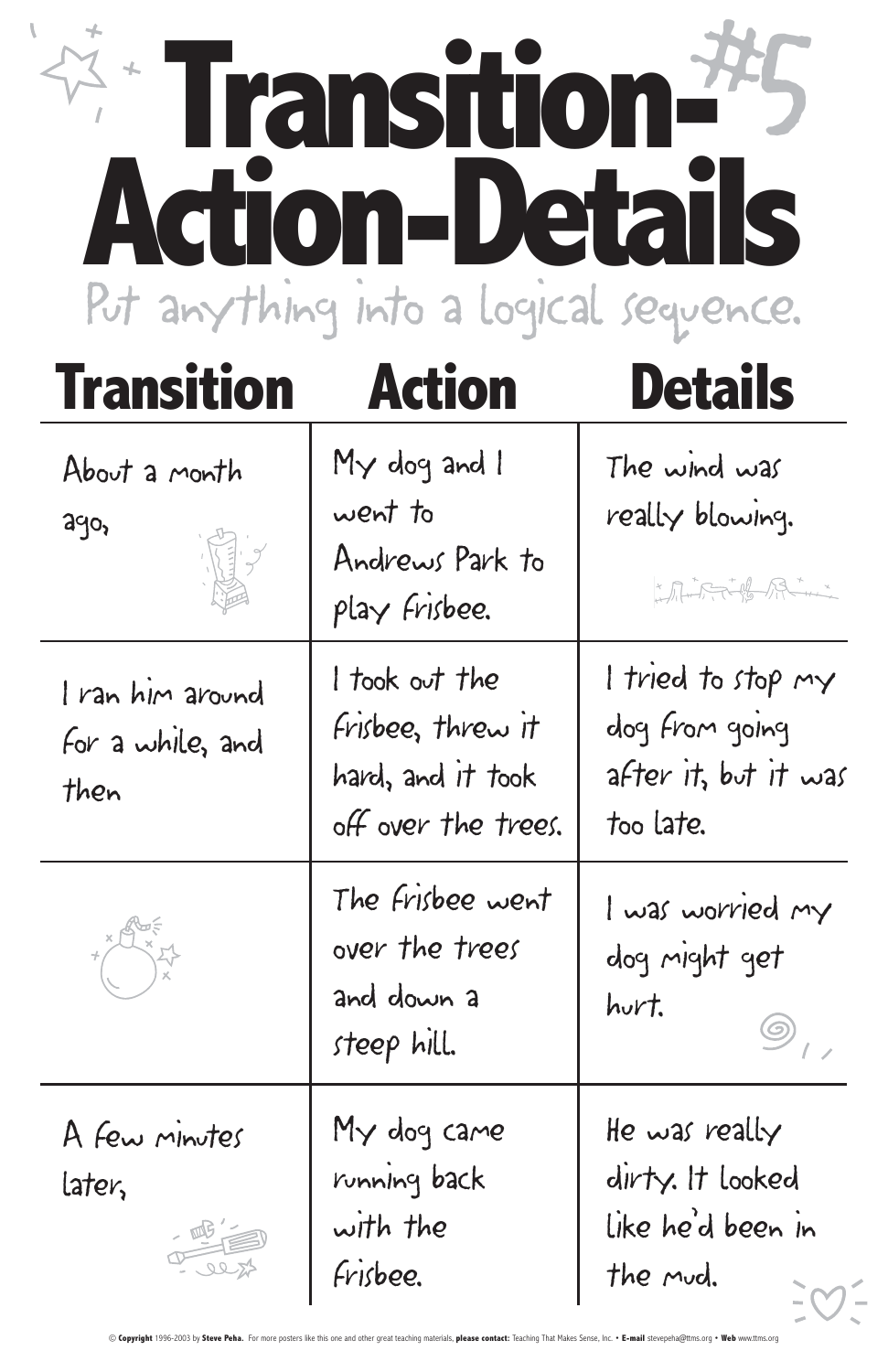### This is a **sketch,** not finished artwork. Work quickly. Include as many details as you can.



I'm playing frisbee with my dog at Andrews Park.

### **Label** everything you can think of. Use a single word or a short phrase. Identify everything.



### Each label is a **detail** you can write about. The more details you have, the better your piece will be.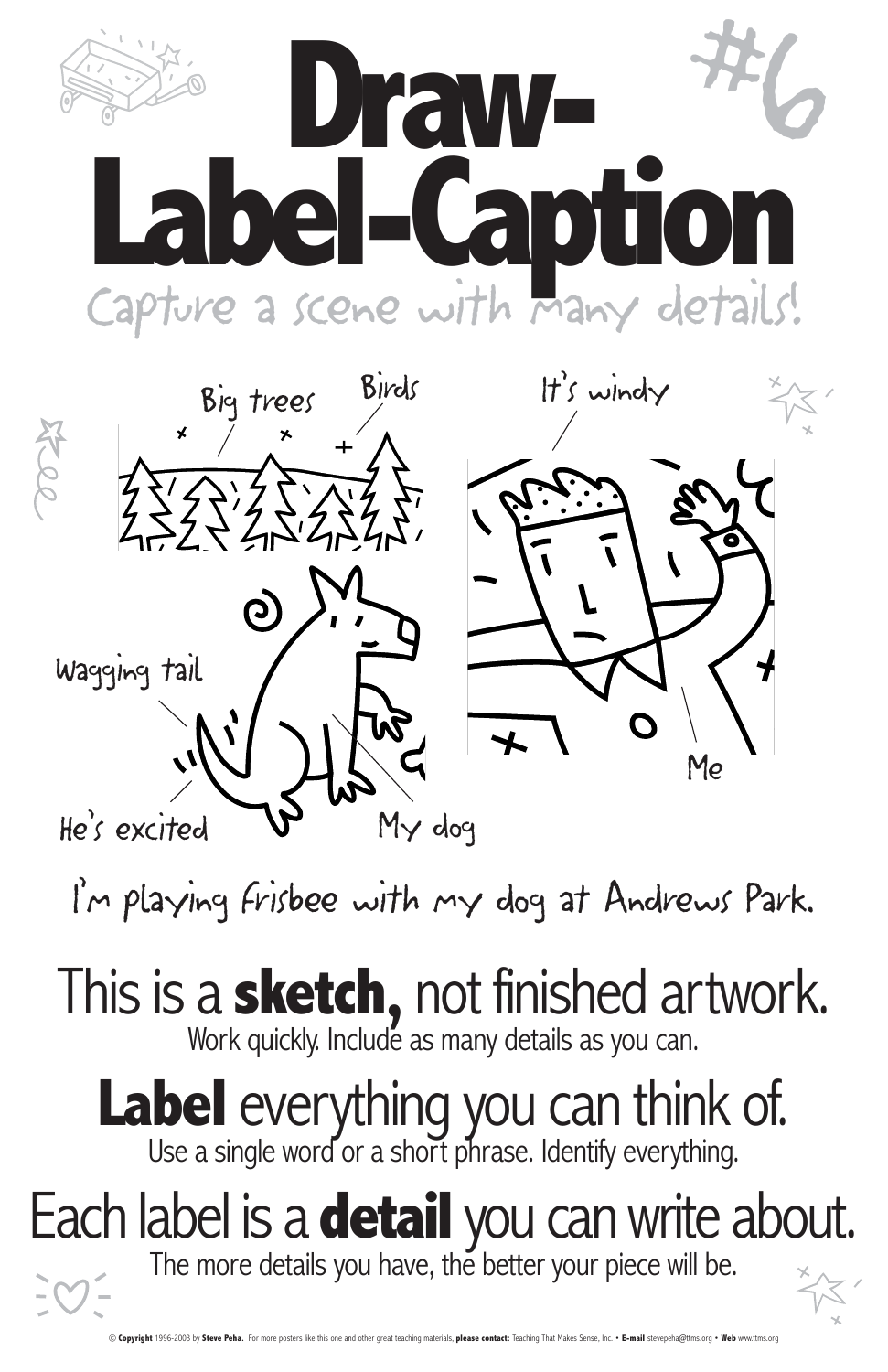



#### **Setti** We're up at Andrews Park. It's really windy and cold. There aren't many people around.

"It was cold and windy that day at Andrews Park, and there weren't very many people around. I threw the frisbee hard into the wind and it just took off like I'd never seen before. Immediately, my dog started chasing after it. And as I saw it sail off over the trees, I started to get worried that he might get hurt if he tried to catch it."

© Copyright 1996-2003 by Steve Peha. For more posters like this one and other great teaching materials, please contact: Teaching That Makes Sense, Inc. . E-mail stevepeha@ttms.org . Web www.ttms.org

**Feelings:** I'm excited but also scared. He's going to run off into the trees where he might get hurt.



I've just thrown the frisbee, and my dog is chasing after it.